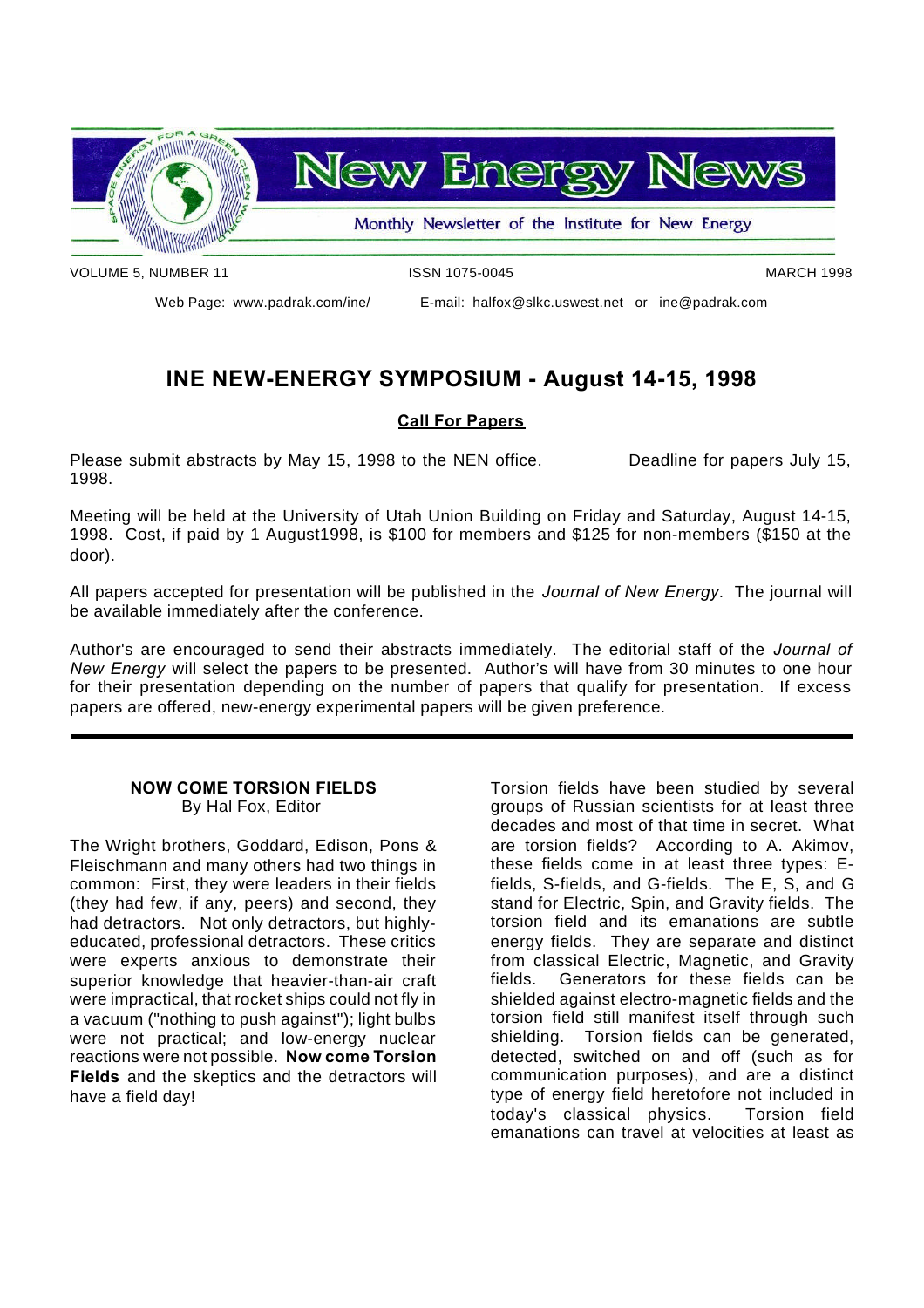high as 10**<sup>9</sup>** times the speed of light. Torsion fields can interact with laser beams (change frequency); affect biological processes; are generated by melting or solidifying some materials; affect quartz crystals; affect some electronic components; can favorably change some beverages; and have been noted to affect gravity.

According to Akimov, torsion fields coupled with the standard electric, magnetic, and gravity fields should provide means for a unified field theory that will extend the realm of science to include the effects of consciousness. The concept of dowsing, for example, can now have a scientific basis for explanation of the phenomenon. If this suggestion by Akimov proves viable, then science has an opportunity to extend its borders more rapidly into the so-called psychic realms. That could be a multi-decade venture of considerable importance to the expansion of scientific knowledge.

A couple of issues ago, *NEN* began advertising "gravity-wave tapes" and a multi-channel "gravity-wave detector". You may question our motive. After reading some of the Russian literature about torsion fields, your editor became almost convinced that there was a similarity between the so-called gravity waves of Ramsay and Hodowanec and the torsion fields. If correct, then the Ramsay gravity-wave detector will be an excellent torsion-field measuring instrument. Therefore, we have obtained copies of professional papers from three groups of scientists working on torsion fields in Russia. All three of these torsion-field articles are published in volume2, no. 3-4 of the *Journal of New Energy*. You may want to be one of the first to learn more about these torsion fields. [Copies of the *Journal of New Energy* are available to members of INE for \$35 per issue. Ed.]

In Russia, several types of torsion-field generators have been patented and some are available to purchase. *NEN* will try to obtain more information about the availability of torsionfield generators. Hopefully, such generators can be made available for purchase (or replication) here in the U.S. *NEN* encourages its readers to consider becoming involved in the development of low-power FTL communciation systems. You



Exterior view of Akimov torsion generator, augmented with directivity diaphram "pinch" focuser.

may want to get a fast start by ordering a gravity wave detector. Maybe the next Mars Rover will be controlled by a torsion-field communicator and not suffer the considerable delay now endured in controlling the rover over millions of miles using the slow, old-fashioned, radio waves.

But the real question of this editorial is: How do you get such new concepts of aether-like, subtle fields, having field velocities many times the speed of light accepted by the skeptical scientific community? **A free one-year subscription to the best answer to this question.** Send your suggestions as letters to the editor.

#### **TORSION FIELDS EXPERIMENTATION**

Cyril W. Smith (Dept. Electronic & Electrical Engineering, Univ. Salford, England), "Is a Living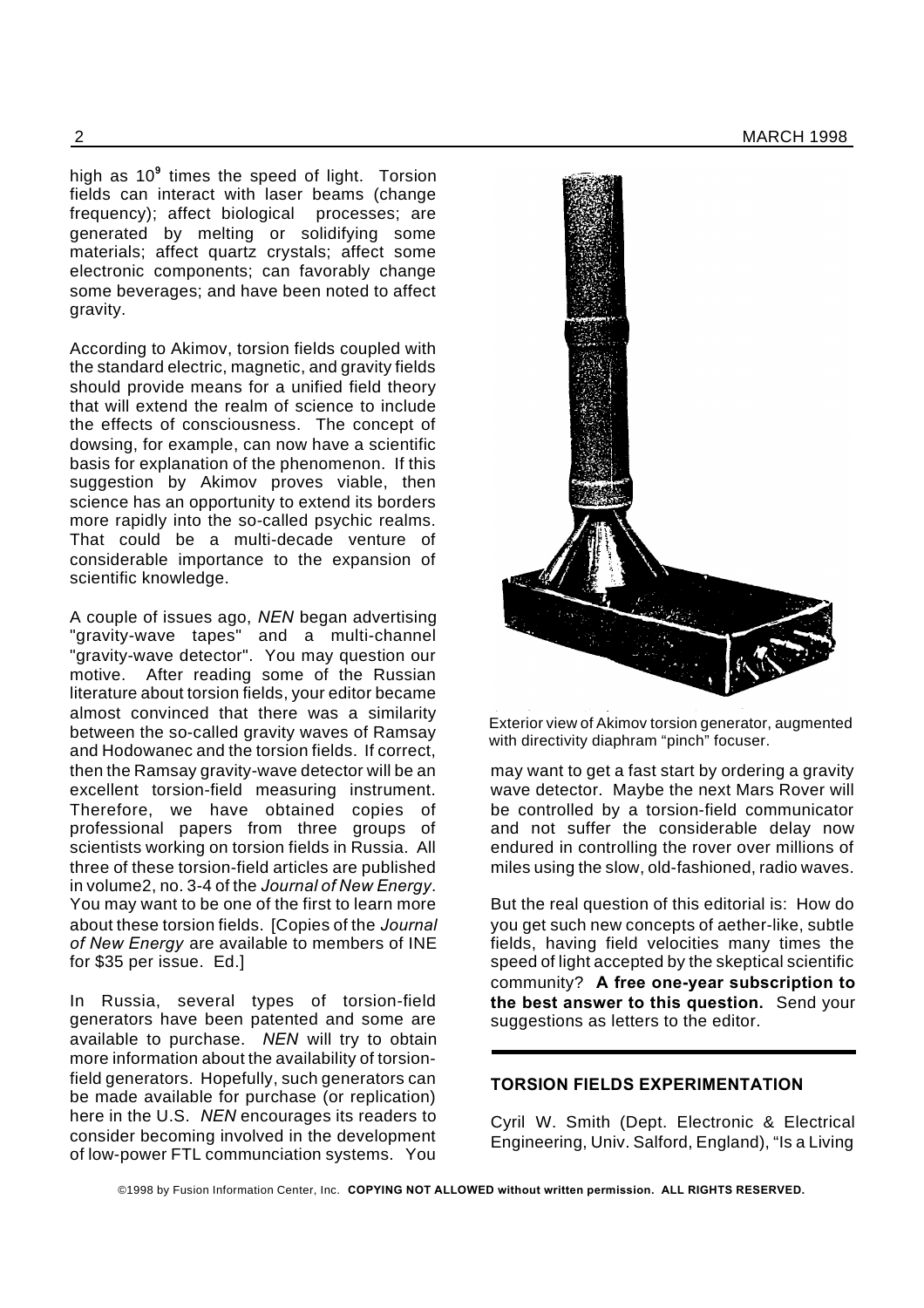System a Macroscopic Quantum System?" *Frontier Perspectives*, vol 7, no 1, Fall/Winter 1998, pp 9-15, 31 refs.

#### AUTHOR'S ABSTRACT

The development of the concept of coherence in biological systems is introduced through a summary of the work of Herbert Fröhlich. Those experimental aspects and consequences of coherence in living systems are presented which seem relevant to the recent developments in the understanding of the physics of water through quantum field theory.

Glen Rein (Quantum Biology Res. Lab., Miller Place, NY), "Biological Effects of Quantum Fields and Their Role in the Natural Healing Process," *Frontier Perspectives*, vol 7, no 1, Fall/Winter 1998, pp 16-23, 30 refs.

#### AUTHOR'S ABSTRACT

Physicists are well aware of the existence of energy fields with properties which are not explained by the classical equations of Maxwell or Schrödinger. Experimental anomalies associated with so-called free energy research may also involve non-classical energy fields, referred to here as quantum fields. Recent findings in biology indicate that certain biomolecules act as superconductors and biological systems in general exhibit non-local, global properties, which are consistent with their ability to function at the quantum level. The possibilities that such anomalous behavior might be accounted for by the presence of endogenous quantum fields in biological systems have received little attention.

*Hydrogen Energy*

### **HYDROGEN BREAKTHROUGH?**

Courtesy of Steve Roen

Peter Hadfield & Rebecca Warden, "Catalysts for Change," *New Scientist*, 28 Feb '98, page 10.

#### EDITOR'S SUMMARY

Researchers in Spain and in Japan have found catalysts that when placed in water and combined with light cause the splitting of hydrogen and oxygen from water. In Japan they are using powdered cuprous oxide and in Spain they are using a new compound of molybdenum.

The Japanese report that from 0.5 grams of cuprous oxides in 200 milliliters of distilled water **and the use of visible light** (460 to 650 nanometers) they are able to extract hydrogen and oxygen. Two notes of interest: First, the effect is not very efficient in terms of the energy of the light used. Efficiencies of only 0.3 percent have been achieved. Second, the process is slowed when gas pressures higher than 500 pascals are reached. The efficiency is low but the technique is a new beginning.

We wonder if the same light that is being used to produce electricity in a solar cell can also be used to make hydrogen by this process. [Note: Can any reader tell us what the efficiency of a growing plant is to produce oxygen using sunlight? -- Ed.]

# **Rad-Waste**

#### **UTAH LEGISLATURE OPPOSES N-WASTE FOR UTAH**

Courtesy of Richard Shamp

Jim Woolf, "N-Waste Plan Sparks Opposition, Realism," *Salt Lake Tribune*, 31 Jan 98.

#### EDITOR'S SUMMARY

Woolf reports the Utah House Health and Human Services Committee vote (8 to 3) on House Joint Resolution 2. The resolution opposes the movement of high-level radioactive waste through Utah and storage at the Goshute Indian reservation in western Utah. Nuclear utilities have formed the Private Fuel Storage company to develop storage facilities **because the DOE has failed to live up to its legal requirements to handle the spent fuel pellets.** Some legislators do not support the resolution and are not concerned with the storage of nuclear wastes in Utah. The position of *New*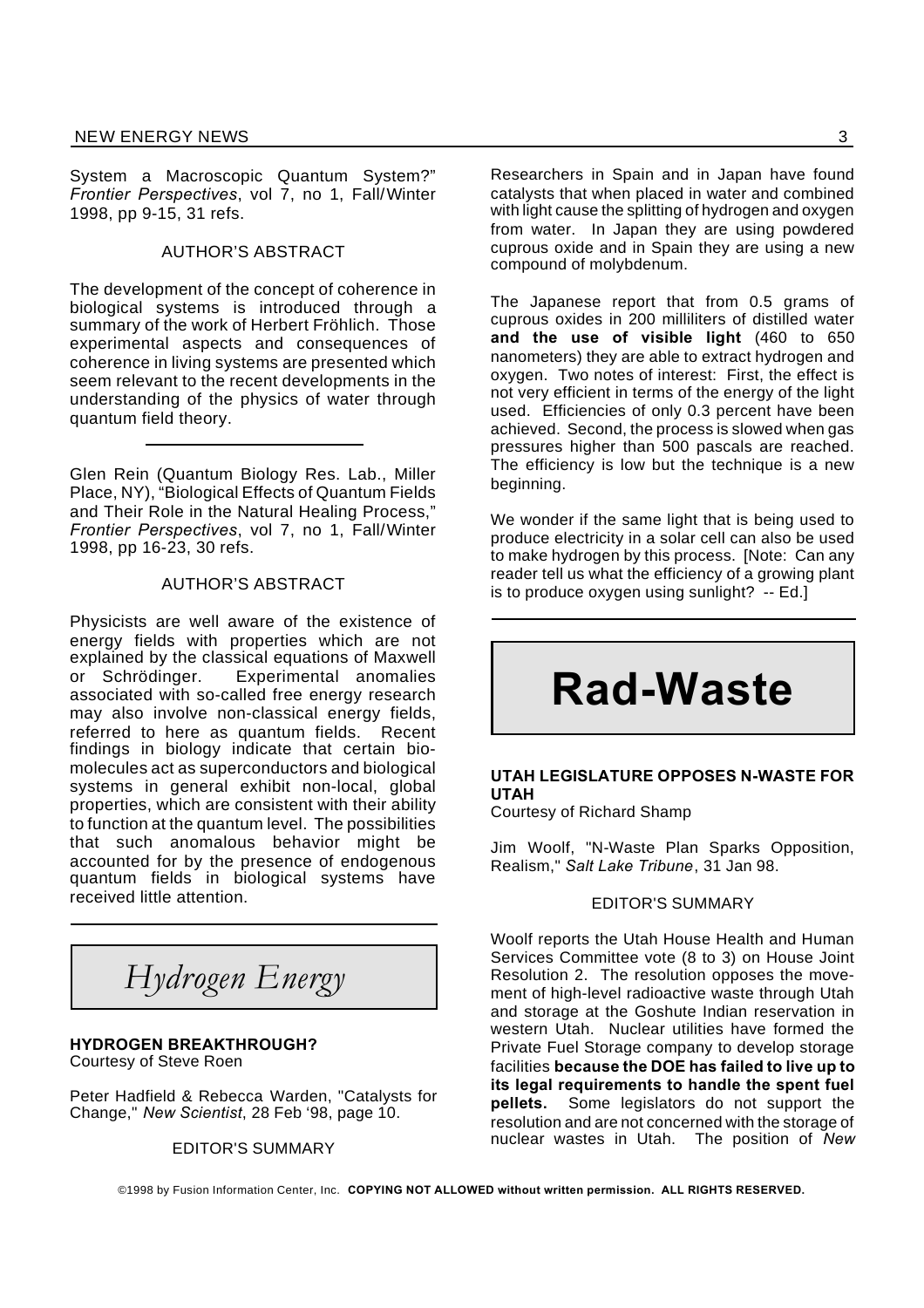*Energy News* is that by the time such materials were due to be shipped to Utah, there will be a commercialized demonstration that the spent fuel pellets can be stabilized on site **without the hazards of packaging, transporting, and storing such N-waste.**

#### **OPPOSITION TO NUCLEAR WASTE IN NEVADA** Courtesy of Richard Shamp

Staff (Associated Press), "Nevada Officials Blast Nuke Dump Lobbying Campaign," *Idaho Statesman*, 30 Jan 1998.

#### EDITOR'S SUMMARY

A lobbying campaign, complete with ads in national newspapers, is planned by the Nuclear Energy Institute to support a bill to open a temporary Nwaste dump near Yucca Mountain. The bill has passed both House and Senate but President Clinton has promised to veto the measure because it may detract from the development of the Yucca Mountain permanent storage site. Senator Harry Reid suggests that the advertising funds from the Nuclear Energy Institute could be better spent in developing better methods for storage. *New Energy News* suggests that the support of new technology (e.g. Plasma-Injected Transmutation) for the on-site stabilization of spent-fuel pellets would be a better expenditure of funds.

#### **PEOPLE FLEE THE HANFORD SITE**

Courtesy Richard Shamp

James Long (*Oregonian* Staff), "Hanford Evacuation Alarms Officials", *The Oregonian*, 31 Jan 1998, page D7.

#### EDITOR'S SUMMARY

There are published claims that the Hanford Site has emitted radioactive wastes into the air that totaled three times the amount emitted by Chernobyl (*New Energy News*, Jan 1998, page 1 reporting on D'Antonio's book, Atomic Harvest, Hanford and the Lethal Toll of America's Nuclear Arsenal) without any warning from DOE or DOE's contractors. Recently (Jan 30, 1998) the DOE at Hanford declared an alert and set off the warning sirens. The alert was declared over the finding of a vial thought to contain picric acid. The alert cleared a

15-mile stretch along the Columbia River. It was feared that the picric acid could explode and damage some adjacent metal cannisters containing spent-fuel rods. The DOE is re-evalutating its alert procedure. This was the first alert in recent memory, according to some workers at the Hanford site. *New Energy News* is pleased that the current policy at Hanford is to warn residents when there may be a danger.

#### **DOE'S NUCLEAR WASTE DISPOSAL PROGRAM** Courtesy of Richard Shamp

#### EDITOR'S SUMMARY

The Nuclear Waste Fund was established in 1982. Money collected from a one-mill per kWhr from nuclear-power plans has built up a fund totaling \$14 billion. \$6 billion has been spent to determine whether Yucca Mountain in Nevada would be a suitable storage site. If acceptable, Yucca Mountian will be ready to receive nuclear wastes in 2010. Meanwhile the storage facilities at 107 reactor sites are running out of storage capacity. By the year 2010, 85 sites will be out of storage space. This may force the early decommission of some of the nuclear power plants. In 1993, DOE admitted that it would miss its Jan 31, 1998 deadline for moving the N-waste to permanent storage facilities. DOE has lost several law suits resulting from its inability to perform. Anti-nuclear groups argue that it is safer to leave the N-waste where it is than to transport it to other sites. *New Energy News* again suggests that with the expenditure of a fraction of the funds held in the Nuclear Waste Fund that commercial facilities could be developed to stabilize nuclear waste on site.

#### **DON'T INSULT US, PLEASE**

Staff, "Nuclear 'Education' Laughable", *Deseret News*, Sunday, March 1, 1998.

#### EDITOR'S SUMMARY

This newspaper editor's opinion begins with the following: "Education should, ideally, lead to truth. But attempts to 'educate' Utahns, coming from those who want to store spent nuclear fuel rods here, should be viewed warily if not laughingly." The staff writer suggest that those who want to get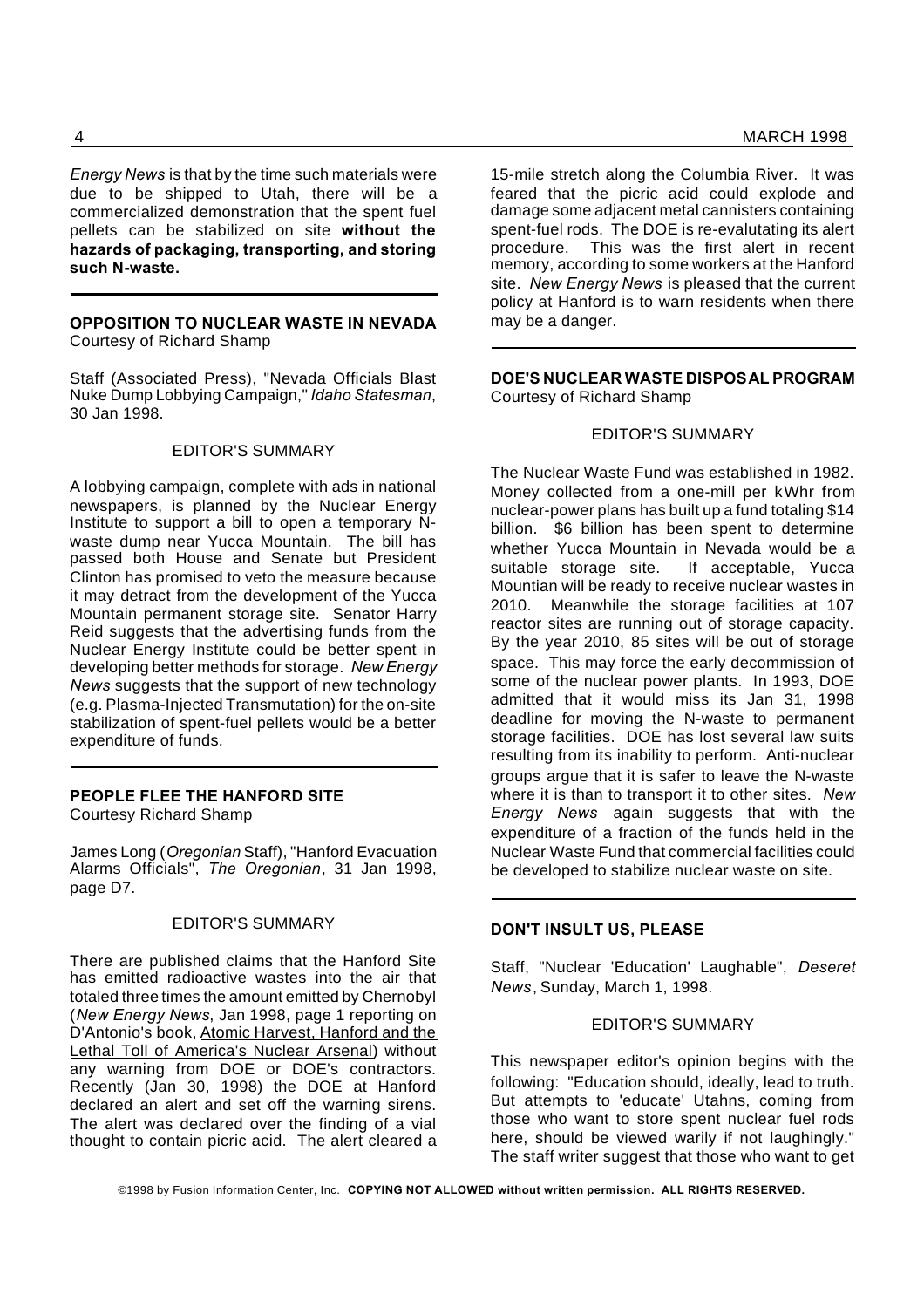#### NEW ENERGY NEWS 55

rid of the radioactive wastes in their backyard and send them to Utah obviously have lots to learn. **Private Fuel Storage**, a consortium of out-of-state utility companies, hope to transfer high-level radioactive spent fuel pellets from their nuclear power plants to the Goshute Indian reservation in western Utah. The writer says: **"Don't insult us, please."** Utah has no nuclear power plants. Utah is known as a clean state and most Utahns want to keep it that way. That is one of the reasons that this publication has been stressing the technology of **plasma-injected transmutation**, which has the potential of cleaning up radioactive wastes.

#### **ACTIVISTS PROTEST SHIPPING OF N-WASTE** Courtesy of Richard Shamp

Paul de Bendern (Reuters News Agency), "Activists Stage a Protest on Nuclear Waste Ship," *The Washington Times*, 7 Feb 1998, p A9.

#### EDITOR'S SUMMARY

Greenpeace activists boarded **The Pacific Swan** and chained themselves to its mast in an attempt to prevent the transport of nuclear waste through the Panama Canal. The ship is carrying 24 metric tons of reprocessed nucler waste from France to Japan. Greenpeace claims that such a shipment, if the ship sank, would cause a marine disaster. *New Energy News* claims that technology now exists which can be commercialized to stabilize N-wastes on site.

#### **RADIATION MONITORING BY CITIZENS**

From *FULCRUM, The Science Journal of the University of Science and Philosophy*, Vol 5, No. 3, Dec 1997.

Summary: Readers are asked to become involved in making periodic measurements of radioactivity. With the reports from many geographic locations, such monitoring can be used to determine changes in levels of radioactivity. Volunteers are urged to purchase the Radalert device (\$295) from Earthpulse Press, Inc. P.O. Box 201393, Anchorage, Alaska 99520. For more information about this planned world-wide radiation monitoring, scan the website: www.radwatch.home.ml.org.

# **Miscellaneous**

#### **TRANSMUTATION EXPERIMENTS**

Robert Nelson (Rex Research), "The Ohsawa-Kushi Transmutations," *Fulcrum* vol 5, no 3, Dec 1998, pp 46-52, 3 figs, 10 refs.

#### EDITOR'S SUMMARY

Nelson reports in some detail of an experiment performed in 1964. A glass dischrage tube 2 cm. in diameter and 20 cm. long with one Cu electrode and one Fe electrode was supplied with 1.4 mgm of sodium in a neon and argon atmosphere. After application of 60 watts of electrical energy for 30 minutes, oxygen was introduced into the discharge tube. As determined by a spectroscope, the orange band of sodium gave way to the blue band of potassium. The nuclear reaction claimed is Na-23  $+$  O-16  $\rightarrow$  K-39. Hopefully, one or more of *NEN*'s readers will want to replicate this experiment. Nelson reports on other evidence of transmutation and cites references dating from Kervran in 1964 to the first issue of the *Journal of New Energy* in 1996.



#### **U.S. SOURCE AND USE OF ENERGY** By Hal Fox

As shown in Fig. 1 and Fig. 2, the U.S. has three major sources of energy in the form of crude oil (half of it imported from abroad), Natural Gas (some of it from Canada), and coal. These three energy products account for 88 percent of the energy used in the U.S. Twelve percent of U.S. energy comes from hydro power (usually as hydro-electric power), Nuclear power plants (none built in the last ten years), and a variety of alternative energy sources including wind and solar energy.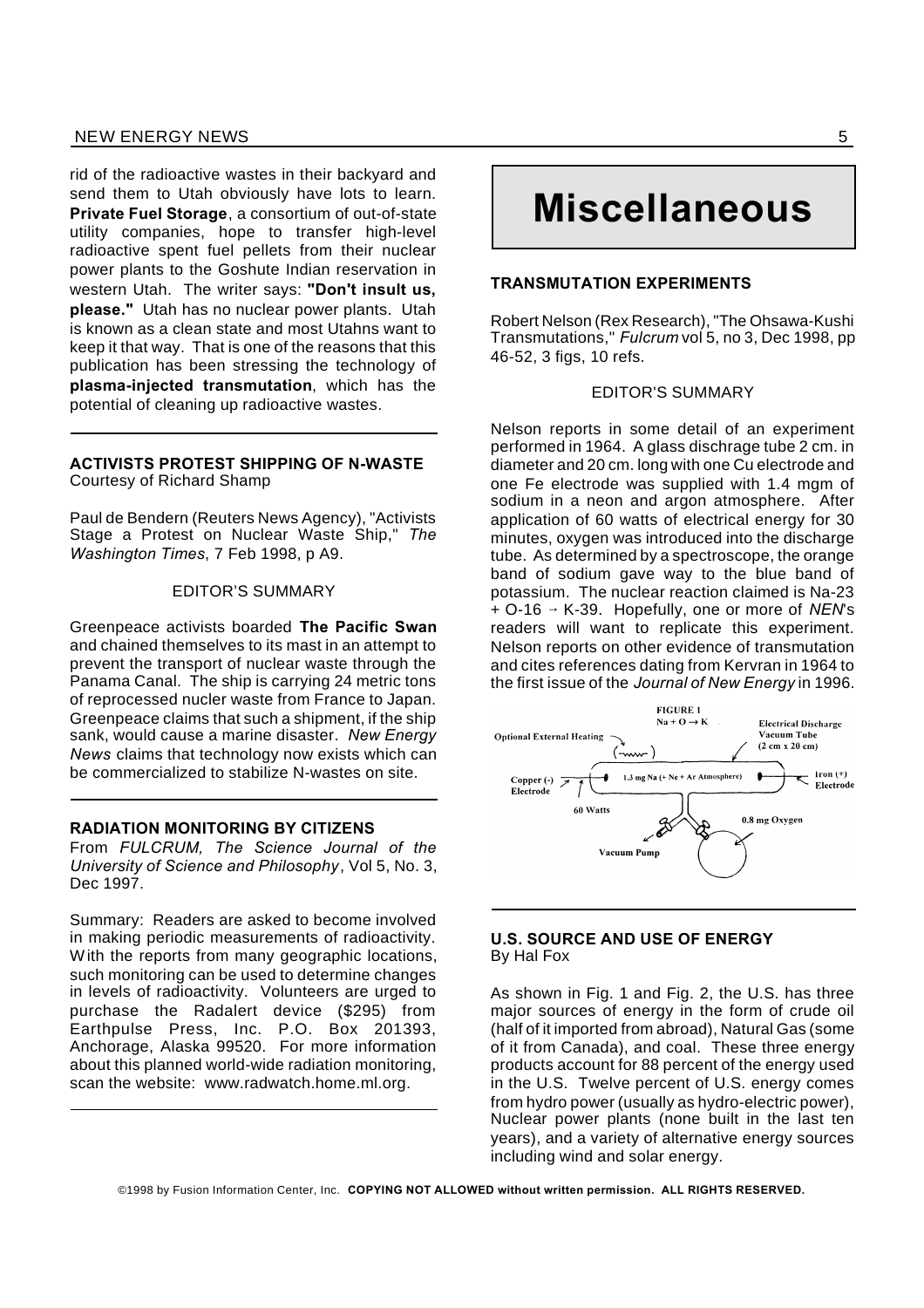The distribution of the use of crude oil is shown in Fig. 2. As we would expect, as viewed from the freeways to work, the personal vehicles (mainly autos) consume 33.9 percent of the energy from crude oil. Trucking, some railroad engines, and some farm tractors consume 20 percent of the crude oil. The petrochemical industry uses 11.5 percent of the crude oil and that percentage goes up











every year. Soon it should be illegal to burn oil so that we can save it for a future petrochemical industry. Over eight percent of the oil is burned for industrial fuel. The highly refined jet fuel for air transport consumes 7.6 of the oil. Heat and power generation uses another 7.3 percent. To meet increasing severe enviornmental regulations, more and more oil-burning (and coal burning) power plants are being changed to natural gas. Water transport (mainly for shipping on the Great Lakes and coastal water ways) consumes 2.7 percent of the oil.

It is interesting to note that there has been a nuclear power subsidy equivalent to about \$5 per barrel on imported oil that has been used to help support the

nuclear power industry. No nuclear power plant in the U.S. has lasted as long as its design goal. Plants designed for 40 years of operation have been closed down from 11 to 35 years after startup. If we assume that the cost of building the plants is paid for during the life time of electrical power production, the cleanup costs of a decommissioned nuclear power plant is using two to three times the cost of its construction. The costs of packaging, transporting, and storing the high-level nuclear wastes (the spent fuel pellets of contaminated uranium) is estimated at \$30 to \$60 billion. The amount of spent fuel pellets is estimated to be from 30,000 to 40,000 metric tons. These spent fuel pellets are stored at 107 reactor sites in the U.S. According to one estimate made by a DOE contracting agency, it would cost \$2500 per kg per year to handle and store these wastes. Using the figure of 30,000 metric ton or 30,000,000 kg of wastes would equate to an annual cost of \$75 billion per year.

At the rate of \$75 billion per year, that amount of funds would purchase (at a high 10 cents per kWhr) 750 billion kWhrs of electrical power. In 1994 the U.S. produced 3,326,250,000,000 or 3,326 billion kWhrs of electrical power. This cleanup cost for useless decommissioned power plants is equivalent to about 23 percent of the total cost of electrical power. (If we used a more conservative 5 cents per kilowatt hour then the spent-fuel-pellet storage costs would equal almost half of the amount of electrical power produced in the U.S. in 1994.) That figure does not include the cleanup costs for the highly contaminated nuclear plant structure itself. **The conclusion is that the nuclear power industry has been a monetary and environmental tragedy.**

However, now comes new technology to the rescue. The several ways that have been discovered to create low-energy nuclear reactions (especially with plasma-injected transmutation) appear to have great promise. It is expected that with modest funding (say \$10 million) that one or more of these technologies can be commercialized for on-site stabiliation of high-level radioactive wastes. The problem is to convince the advisors to the Department of Energy of the viability of such technologies. That is not a scientific problem.

An essay could be written about how to marshall the political clout to get a few dollars of DOE funds allocated to this important contribution to a cleaner, better world.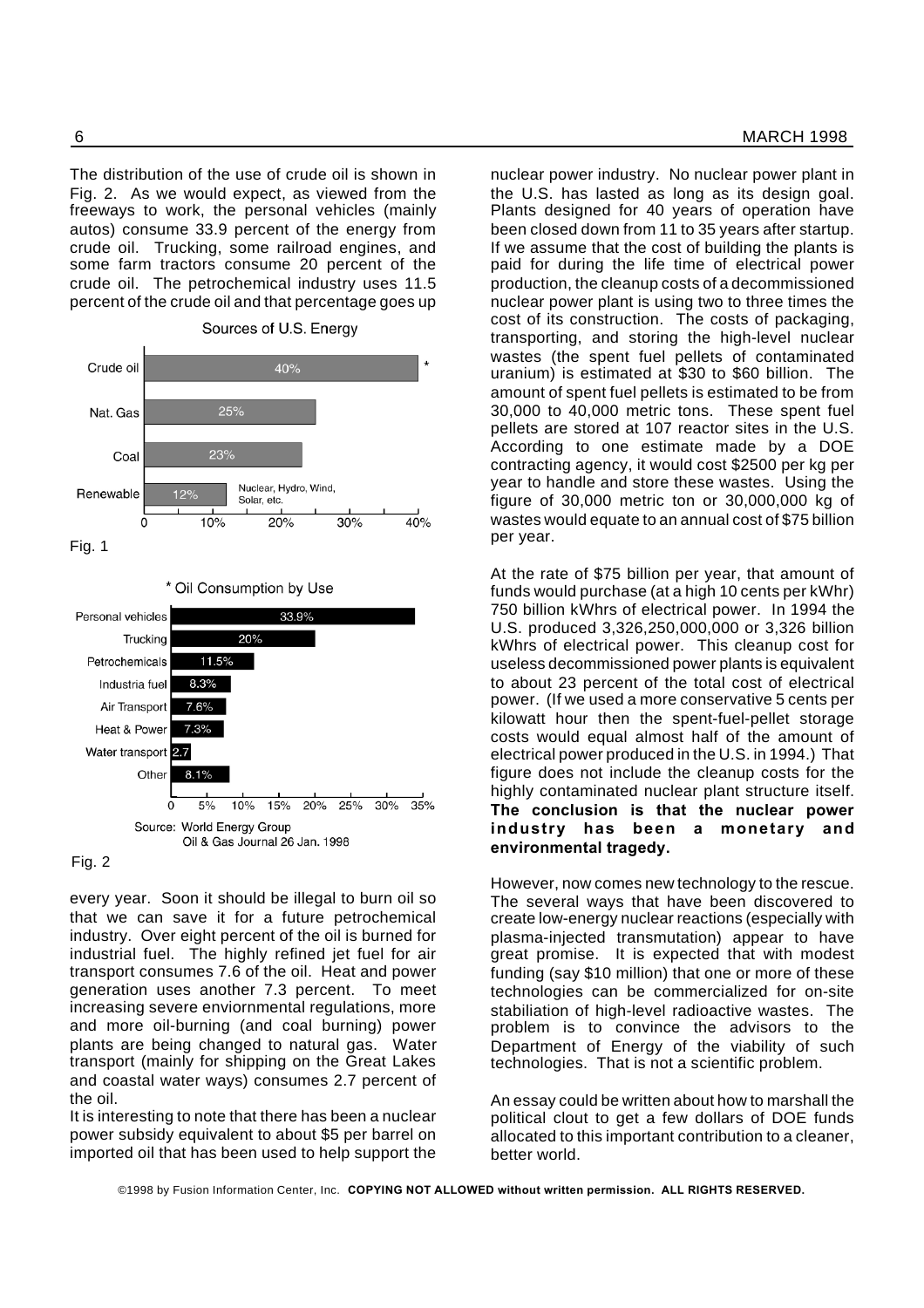#### **DOE's MISSION STATEMENT**

Courtesy of John Pardau

Carrie Peyton (staff writer), "Energy Ideas Debated at Hearing on U.S. Plan," *The Sacrametno Bee*, Feb 14, 1998,

#### EDITOR'S SUMMARY

"Affordable and abundant energy" is crucial for the economy, the environment and national security, said Ernest Moniz, Under Secretary for the Department of Energy. Moniz met with the public to obtain comments on a draft of a national energy strategy. A retired executive from General Electric assured everyone that "...the only practical, available means to meet the coming world energy needs is nuclear energy," said Betram Wolfe, a Bay Area nuclear consultant. "Neither fission nor fusion are clean, and they are not inexpensive," countered Winifred Detwiler, present of the Sacramento Peace Action group. Backers of nuclear power do not want money spent on fuel cells. Coal interests think the emphasis on oil is wrong. Paul Craig of the Sierra Club's national energy committee pleaded for national energy leadership by DOE. **The sad part of the story is that the DOE appears incapable of recognizing new energy technologies when presented to them.**

#### **FIBER FUSE EFFECT**

Tom Bearden, letter excerpt

The fiber fuse effect works like this:

Take a fiber optics cable with a core containing germanium (which is most of them; the effect will not work in silicon cores, for some unfathomable reason). Laser light is running through the cable, carrying the messages.

Heat one portion of the cable with a butane cigarette lighter. After awhile, the heat in that spots builds up inside, and a little bit of the surface of the core "melts" into a bullet-shaped trough or hole. Then another hole melts about a centimeter further "upstream" on the core, into the incoming laser light. Then another about a centimeter away, etc. Now it doesn't matter whether you are heating it or not. Those bullet-shaped holes in the core will continue burning out about a centimeter apart, with a progression of about one meter per second. If the

cable is 15 kilometers long, the fiber fuse will march on down the entire length of the cable, thoroughly spoiling the cable.

If you look at the energy you input, and the energy it took to melt all those holes, this is far and away an overunity process par excellence!

It only works in cores containing germanium. It does not work in silicon core, or in cores that contain much lower germanium content than usual.

Now here's the weird part. Reverse the laser light in the damaged cable, and initiate another fiber fuse at the opposite end. Well, now the devilish thing will march back down the cable in the opposite direction, OFTEN FILLING IN ALL THOSE PREVIOUSLY MELTED HOLES AGAIN AND RESTORING THE CABLE TO WORKABLE FORM!

Now if that ain't a crumbling cookie, I never saw one! Major researcher was a Brit named Russell. I can furnish citations if you need them.

But it's a wonderful, marvelous, strange phenomenon. And most of our fiber optics cables put in everywhere are -- you guessed it! -- cables with good germanium-containing cores!

Cheers, Tom

#### **THE SCIENCE OF CONSCIOUSNESS**

Shiuji Inomata (Ph.D, President Japan Psychotronics Inst., Japan), "The Science of Consciousness," Abstract for Tucson 3 / Integrative Model.

For the science of consciousness, it is firstly necessary to define the consciousness mathematically and quantitatively and secondly to specify the relation of the consciousness with physical quantities such as mass, energy and electrical charge. Cartesian awareness consciousness and Jungian collective consciousness are too remote to relate consciousness with the physical quantities. And the panpsychic consciousness or Ki in Eastern philosophy is convenient to anchor the physical world with the consciousness world.

By rewriting Newton's gravity equation, the (panpsychic) consciousness is defined as  $O = IG^{1/2}M$ , which is an imaginary or shadow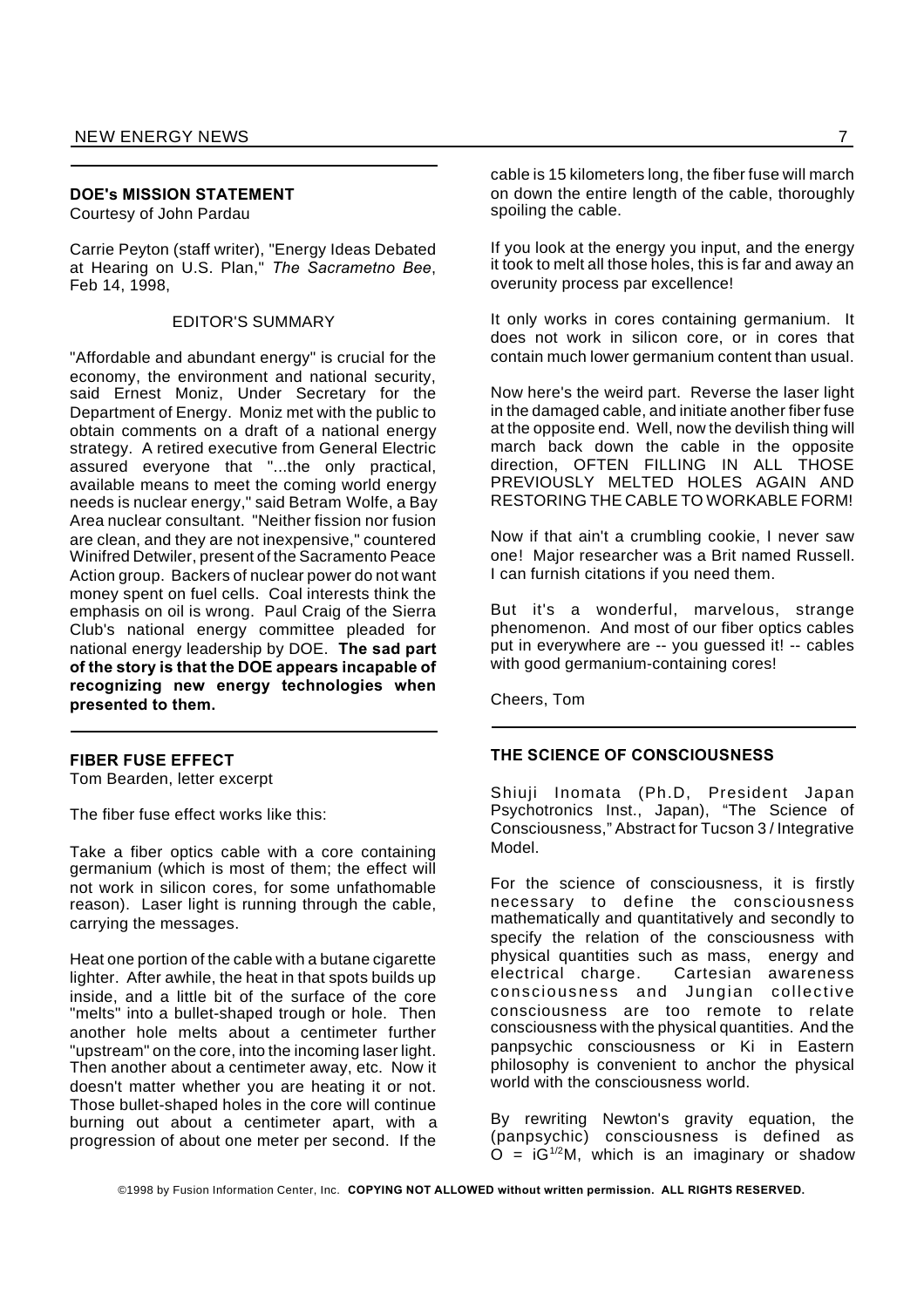electrical charge. Where Q, the quantity of consciousness, G, gravitational constant, M. gravitational mass, I, an imaginary number unit which designates that the consciousness quantity is non-material. If two material bodies with the same gravitational mass, separated 1 cm with each other, exert 1 dyne of gravitational pulling force, they can be defined to contain 1 CGS unit of the quantity of consciousness.

In information theory, C.E. Shannon defined the quantity of information as the negative of thermodynamic entropy. In the science of consciousness, the quantity of consciousness is defined as the shadow electrical charge in an extended complexified EM theory.

In the science of consciousness, the panpsychist's position has been adopted throughout and matter is thought to be animistic, i.e., it contains consciousness ingredient as well as matter ingredient.

If the matter and consciousness ingredients both annihilate, the Einstein relation  $E = MC^2$  results. However, in this case the matter ingredient M annihilates, but, the consciousness ingredient  $Q =$  $iG^{1/2}M$  survives and escapes. There arises a new rout of energy conservation law which has not been considered in conventional physics and the release of a large amount of energy would not occur in this case. If we require the super-law of energy conservation that the energy should be conserved throughout the material and the consciousness worlds. Q will be equated to energy,  $E = (iG^{1/2})^T$  ${}^{1}C^{2}Q$ . Deleting I, the imaginary number unit for simplicity, we arrive at the consciousness, mass, energy triangle in the science of consciousness.

That is,  $E = MC^2$  is as the base line, with  $Q = G^{1/2}M$ and  $E = G^{-1/2}C^2$  Q, and with Q as the apex of the triangle in the science of consciousness. All the conventional physical theories such as Newton's theory, electromagnetic theory, thermodynamic theory, quantum theory and elementary particle theory have been reconsidered and reorganized in view of the consciousness, mass, energy triangle and the consciousness considerations.

On the other hand, the new paradigm can explain various consciousness phenomena, such as metal-bending and materialization / dematerialization known in psychotronics. And conversely, should the new scientific paradigm be

correct, the various consciousness phenomena should really happen.

#### **SUPER FUEL-EFFICIENT CARS URGED** Courtesy of Richard Shamp

Staff (Associated Press), "Clinton touts incentives to build super fuel-efficient cars," *The Washington Times*, 1 Feb 98, page A6.

#### EDITOR'S SUMMARY

President Clinton has proposed a \$6.3 billion package of tax incentive and research funds to develop and sell more fuel-efficient cars. \$3,000 to \$4,000 per car is proposed as a tax credit. Hopefully, this effort will help achieve the goal of putting cars on the highways that get 50 to 70 miles per gallon. The tax incentives and the new spending for this five-year program must be approved by Congress. "If these funds are approved and are administered by the DOE, the program will be poorly administrated **unless there is a dramatic change in the way DOE has historically handled its energy programs,"** stated an energy source spokesman. *New Energy News* has a forecast to make: Long before this proposed funding achieves its objectives, there will be new energy sources that will be applied to **on-board battery chargers** for electric vehicles.

# Articles

#### **PRINCIPLES OF ZPE CONVERSION**

Wingate A. Lambertson Ph.D., 216 83rd Street, Holmes Beach, FL 34217, Feb. 10, 1998.

After years of E-dam instability problems, they are becoming more stable and I am now able to study process variables. On February 3, 1998, I achieved an energy gain of 160 percent and was highly elated with the yield. Energy collection from the vacuum is accomplished through electron acceleration. I was so excited that I immediately faxed the results to one of my potential funding sources – expecting that he would be on the next plane to see for himself. Within a week and by return fax he told me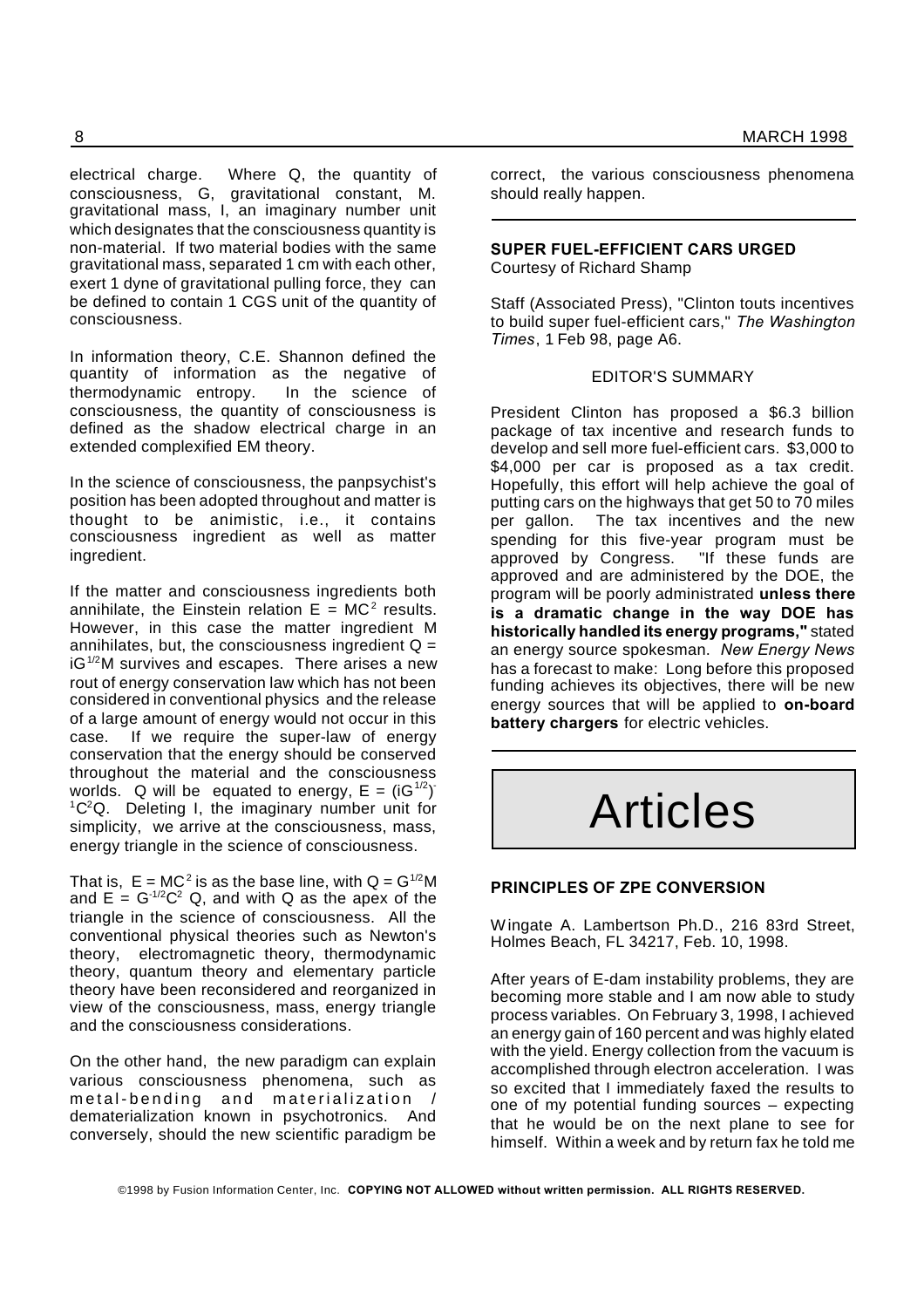that as soon as I had a system which would run an automobile, to let him know. How was it possible that I had led him to believe that as soon as I had an energy gain that I could design and build a 100 kilowatt zero-point energy model with my present resources?

Did the Wright brothers think that as soon as their model flew at Kitty Hawk, they could design and construct a supersonic transport? Wonder what their financial backers expected? Inventors of the low weight, high speed flywheel committed \$20 million a year for three years just as an automotive energy storage device. Ford and Daimler-Benz in cooperation with Ballard Power Systems of Canada recently committed a combined investment of \$1 billion to design and build fuel cells for cars to be available by the year 2004, seven years from the date of their announcement. General Motors is committed to developing a fuel cell powered car by that same year. Am I going to beat them in my garage and then sell it to an entrepreneur in just a few weeks? If I can do that, I do not need an entrepreneur - I will just sell it to one of the big

## **Subscribe to the Journal of New Energy**

This journal is dedicated to advancing the cause of new-energy research and development by the rapid printing of peer-reviewed articles by professionals in the new-energy field.

The *JNE* is abstracted by four abstracting agencies including the world-wide delivery of monthly abstracts on CD/ROM by *Chemical Abstracts*.

Some of the latest and most important articles published lately by *JNE* are Shoulders' high-density charge clusters, plasma-injected transmutation, nuclear transmutations in cold fusion cells, the **Rowe Effect**, and the Neal-Gleeson Process for the amelioration of radioactivity.

As the only peer-reviewed journal focusing solely on new energy research and development, *JNE* is a must for those who are active in the search for cutting-edge energy discoveries. The journal is published and airmailed quarterly to subscribers for only \$150 per year. Individual issues \$45.

Published by Fusion Information Center, Inc. Edited by Hal Fox with the assistance of an editorial board of peer-reviewers.

automotive companies.

Placing a new invention on the market usually involves several steps listed as follows:

a. Invention. This is the first step. If it is new, novel and useful, it can be the basis for a patent. That is where I am today.

b. Product design, construction and field testing. Each application will usually require a different design. We might design, build and test supplemental power units. An electric battery powered car might have its range extended from 80 miles to 140 with a 150 percent yield device. A completely ZPE powered car will require development of a feed-back system to power itself and this will take time and money. A 100 kw unit will be different from a 50 kw unit.

Three years to go through this phase seems probable.

c. Design and construction of a manufacturing plant, shakedown and employee training. Two years may be needed.

d. Manufacturing, sales, service and market development. This could take another three years to break-even. Each step up in the cycle becomes more expensive and takes longer.

We need to decide on our goals in advance. There is no point in starting unless we want to fulfill the world market as rapidly as is possible. My goal is to take over half of the energy market in 10 years.

We need to put ZPE in the proper perspective. This is not something we can do in a bar over a few beers. The Economist, in their 7 February 1998 issue, carried a story on Central Asia and the gamble being taken in the Caspian oil and gas fields development. More than 50 companies have set up shop in Baku in Azerbaijan. They expect the world oil demand to increase from 70 million barrels per day in 1997 to 95 million barrels per day by 2010, 12 years from now. It is expected to take between billion and \$100 billion to develop and transport the regions oil reserves. These are going to be stranded costs. What will happen when we take away one half of their market at the same time? It is going to take a lot of capital to develop the ZPE market and we need to be hard at it.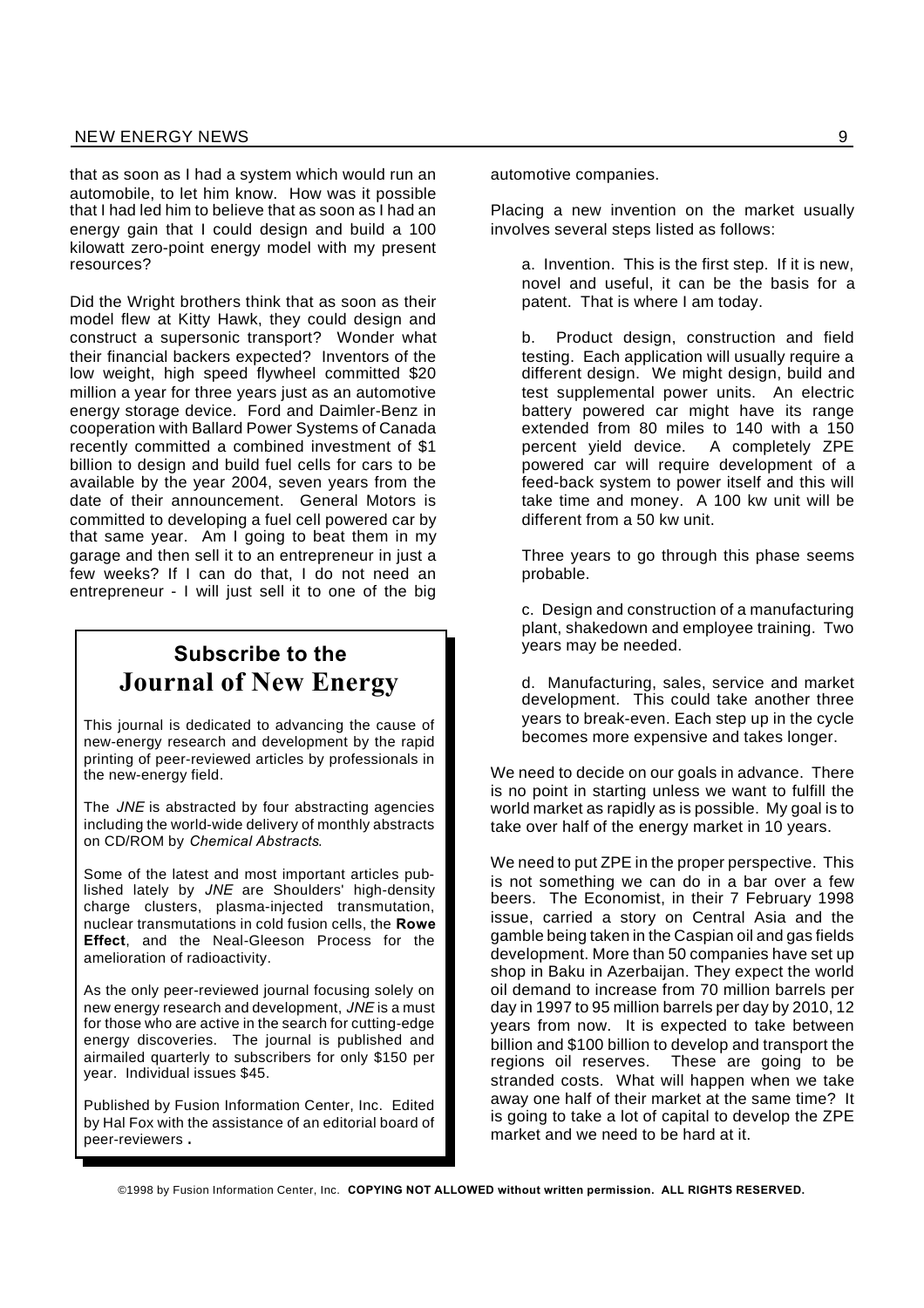ZPE is free in that it has a zero fuel cost. Once the equipment is made and installed, it just sits there and produces electric power with very little maintenance and no wear. Collecting energy from the vacuum is simple. All you have to do is accelerate a few teraelectron charges. Shoulders first patented a method for accelerating electrons and producing electric power. There must be a thousand different methods for doing this. Materials used in my method are non-critical and available at low costs. The principle is well understood and contains no magic.

It will be a lot cheaper and faster to take my method and run with it than for each organization to develop their own and I shall welcome all inquiries by mail.

#### **WORMHOLES AS A REALITY?**

by Larry L. Burks and Larry L. Burks Jr.

NASA is looking to the future, with an Advanced Space Transportation Program of the possibilities of creating a new revolutionary technology that would make space travel practical and affordable. One of the possibilities that is being looked at is tapping into worm holes as a shortcut across space and time or tunneling. But is it a workable prospect? If wormholes are not a reality, there can be no tunneling to the stars. There is no experimental evidence that exists that states wormholes are a reality. If wormholes are found to be forming naturally in nature and are much more a part of the way nature works than we have been lead to believe, tunneling then becomes a possibility worth taking a closer look at.

From time to time in science there comes along a diamond in the rough. An undeveloped technology that rests outside mainstream science. What is called a lucky accident. It can happen to anyone. It usually happens to the wrong person at the worst of times. My claim is simply this, "I have had a lucky accident." Some times all it takes is for one lucky accident to happen to start off a chain-reaction of other lucky breaks. Timing is every thing, and now is the time for me to stand up and speak out. I have not perfected a technique to detect hyperspace, but by some weird twist of fate, have found a place by accident where the detection of hyperspace is taking place naturally in nature. Speaking out on this subject opens it up to a very broad audience, for discussion and debate. NASA needs to find a low cost way to find out just how real wormholes are, and can they be used by man to tunnel to the stars.

Man has tried to detect hyperspace by getting light to form a hologram of itself, to see how it works in hyperspace but has failed to get this idea to work. The technique that we are using is the Kossel technique. It works like a interferometer. The Kossel lines that we are seeing are a form of a hologram. If what we are seeing is just a hologram, what is being seen is not real. But if one source of light is being used to make the another source of light become visible to the eye, then the technique is working in the way we need it to. It stands up to sound reasoning, and what is known by other experiments about the way matter has the ability to make light diffract and bend, and form a optical

The information that is hidden in space is spread out over space and time. We are looking at the light within the focal plane. This is an optical technique that lets you see extended in time and space. The closest you can see something and bring it into a focus in front of your face using one eye is about ten inches. As you bring an object in closer to your eye what happens is what we call double vision. We start seeing the objects as two different things that is sits before us. What is not so obvious is the fact that the object has not only extending itself from left to right but is also is extending itself from top to bottom. This means that if you were looking at a point at first, by the time the point was 1/4 inch in front of your eye it would be a circle.

effect.

Where you can view this light at is at the bottom end of fruit juice bottles, the ones like you buy at the store, the 12 oz. size. If you look down around the bottom you will find there are little dots of raised glass, some kind of casting marks, I'm not sure why they are there, but they act like little lens. In most of bottles there can be seen the horn shapes, but only a few, about one in forty can there be found a wormhole. So you will have to look through quite a few bottles to find a wormhole. Don't give up if you don't find one in the first bottle that you look at.

The grapefruit and the orange juice bottles work best, because the pulp that is in the juice is needed to be used as the matter the light will curve around. Empty out the juice, leaving enough to form a thin film on the inside of the bottle. Set the bottle out in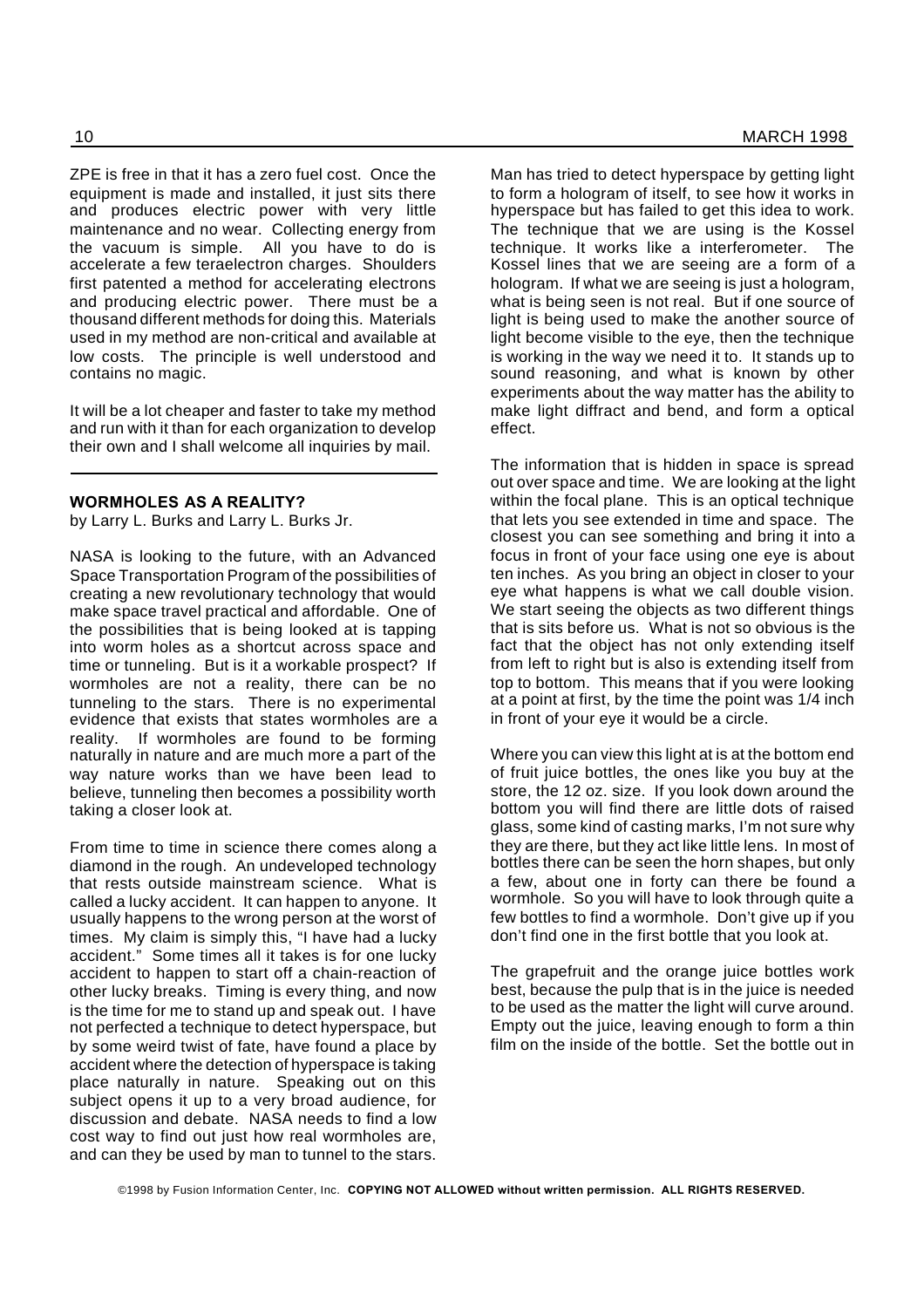

the sun, with the lid off until it is good and dry. The film of juice with pulp in it will stuck to the inside of the bottle. Then take the bottle and put the lid back on and take the wrapper off and clean up the out side of the bottle with soap and water. Keep the out side of the bottle as clean as possible. If there is any oil, say from your hands or face, the oil smudges will make the light scatter and it makes it harder to get you best results.

Use a street light for your light source. Find a place that has only one street light. If there is more than one light source, you will get more than one image. Only by making thing as simple as possible can one get good results. I like to use an amber light best because sometime the light will form what I call secondary light. If you use an amber light, the secondary light is seen as a bluish green. If the primary light that you are using is amber and the secondary light is blue, it makes it easier to tell them apart. Stand about 30 yards from the street light so that it will be seen as a small point. With one eye closed and the other open to look through, turn the bottle upside down , put the bottle about 1/4 inch from your eye and look at the light through the little dots found at the bottom of the bottle. What you will see is a weak light that is in the form of a bubble. It looks 2-d like a plate, but as you will see later, it is a bubble. The bubble is made up of many little lines that all go in a circle. These lines are called diffraction fringes, little concentric line patterns that

go all the way around the bubble. Within this pattern there can be seen other patterns, these are called defects due to imperfections in the lens or dust, pulp in this case. Man has seen this before in hologram plates. Some of the defects look like black holes from the top, some look like white holes from the top. But this diffraction plate is not 2-d and flat but 2-d and round, it is a 2-d membrane that is in the form of a 3-d bubble. When you turn the bottle on its axis, this makes the bubble also turn, when the bubble spins, just a planet spins on its axis, the defects also move around. When they are at a 90 degrees to your line of sight, then you can see that these defects or black looking holes are not 2-d like the bubble, but actually extend out beyond the 2-d structure of the bubble. If you were in a spaceship and were going around the moon, and the moon had a volcano on it. When you were right above the volcano, it would look like a 2-d hole, but when you moved around the moon by 90 degrees the black hole would look like a volcano, or vortex.

The black holes are caused by the pulp. The pulp is the matter, when light passes close to matter this causes the light to bend in. The light comes around all sides of the edge of the matter and meets at a point. This small point of light can be seen at the end of a horn-shaped bubble of light. This point is what we call a Karl Schwarzchild space-time singularity. An infinity point where light pinches itself off. This is the function that the light performs.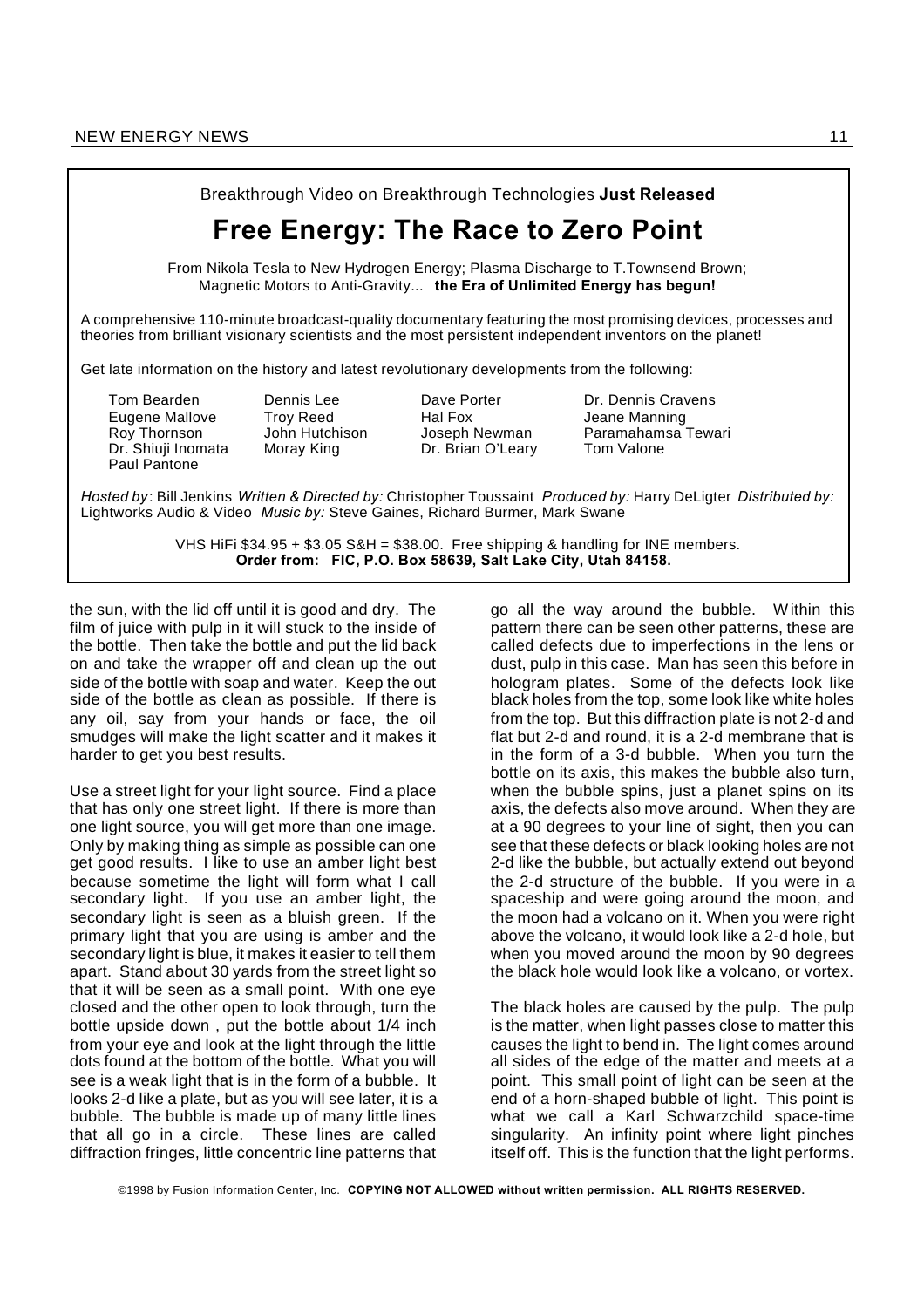If you could take your finger and turn the horn inside-out to where the infinity point was at the center of the pulp, what you would have would be a David Finkelstein space-time diagram of the effects of the force that we experience every day in our world – the force that we call gravity. This puts the singularity where the effect we feel would put it, at the center. But the light itself, when looking at the side view of light that has been effected by matter where the singularity forms can plainly be seen, forms somewhere outside the center. This is good news because this means that when wormholes form, they will go some place.

This is what you need to do to make a singularity turn into a bubble. The shape of a bubble is what is needed to form to make things like universes, black holes, or particles. Take one of these bottles and put a peace of tape over the glass dots, put it into several paper bags to keep the glass from shattering, and break it. Find the broken pieces of glass that has the dots in them, clean them up by washing all the glass splinters off them. Take one of your bottles that forms good Schwarzschild singularities in it, box in the dot with black electrical tape to make it easier to find. The singularities are hard to find because it is real sensitive. Take one of the broken pieces of glass and place it in line with the light with the dot on the bottle, move the broken piece around till you find the singularity produced in the bottle with the broken piece of glass. Once you have found it you can move the broken piece in and out from about zero to 1/8 inch to change the optical length of the of the lens. This is like moving the singularity up through time. You can see how a singularity goes from a point, up through phase transition in to the shape of a bubble.

If you want to take pictures of this light, here are some pointers that will help. Get a 35mm SLR camera. Put the glass dot up against the lens. I use 400 or faster film. The light is very weak, sometimes it helps to put your hand up behind the bottle to form a back drop. The light is so weak that you have to take a time-elapse photo. The sweet spot is somewhere between 6 to 9 sec. This means that the camera can not be moved during that time or the picture will come out blurred. I built a stand that is connected to the bottom of the camera and put the camera on a stand to hold it steady.

In order to produce a hologram there has to be two sources of light that have the ability to produce constructive interference with itself. But in order to produce a shape or image, there first must be some form of a holographic plate. There also has to be a situation in which the information that comes out of the plate can fracture and form constructive interference. This could also be done by having a holographic plates that fractures, both plates being the same, that have found a way to interfere with itself to form the image. The later seems to be the case. But the claim here is that the image that we see is the real image of what light looks like in hyperspace. We are seeing light itself. There have been many who have used math and theory to produce a mental image of what it would look like. We are using a simple light source and the information from it. The shapes produced by math may not be the same as it looks in nature, but the topology shape would be the same. In hyperspace we never see the shape of the tourus, because it expresses itself in the shape of a bubble. The holes in the tourus have shrunken down to a very small size and changed its shape to that of a tube or string. The bubbles that we see have many strings that connect the walls of the bubble together. This means that the bubble is not a tourus, but each individual string or wormhole is in its own right acting as if it was a tourus. It is a closed-loop system. It starts out as a point, a singularity, and grows to a bubble. It does not have any loose ends but it does have a edge. Within the brief optical window of the seeable image that is produced by the two sources of light that are within the focal plane, the order or information that the light has within it, is put into its proper perspective. You can see that most of the things that have been predicted by theories and math are true. But the light's most valuable asset is its ability to produce things that are there that have not been predicted -- like the three sub-structures that are hidden in the information that is the singularity. Some form of twisted space, that is very much a part of the game plan as the singularity moves from being a point to becoming a bubble. I'm not real sure what their function is or why they are there, but without them, more than likely the system would not work. And then there are the black forms of light that have been predicted but we know nothing about.

The main bubble is a 3-d shape, round, but is acting like a 2-d diffracting plate or holographic plate. We know that we must have a holographic plate in order to produce a image, this is where the holographic plate part comes into effect. One source of light is not enough. There must be two sources of the same light in order to have constructive interference. Where is the other holographic light source coming from? How is it forming?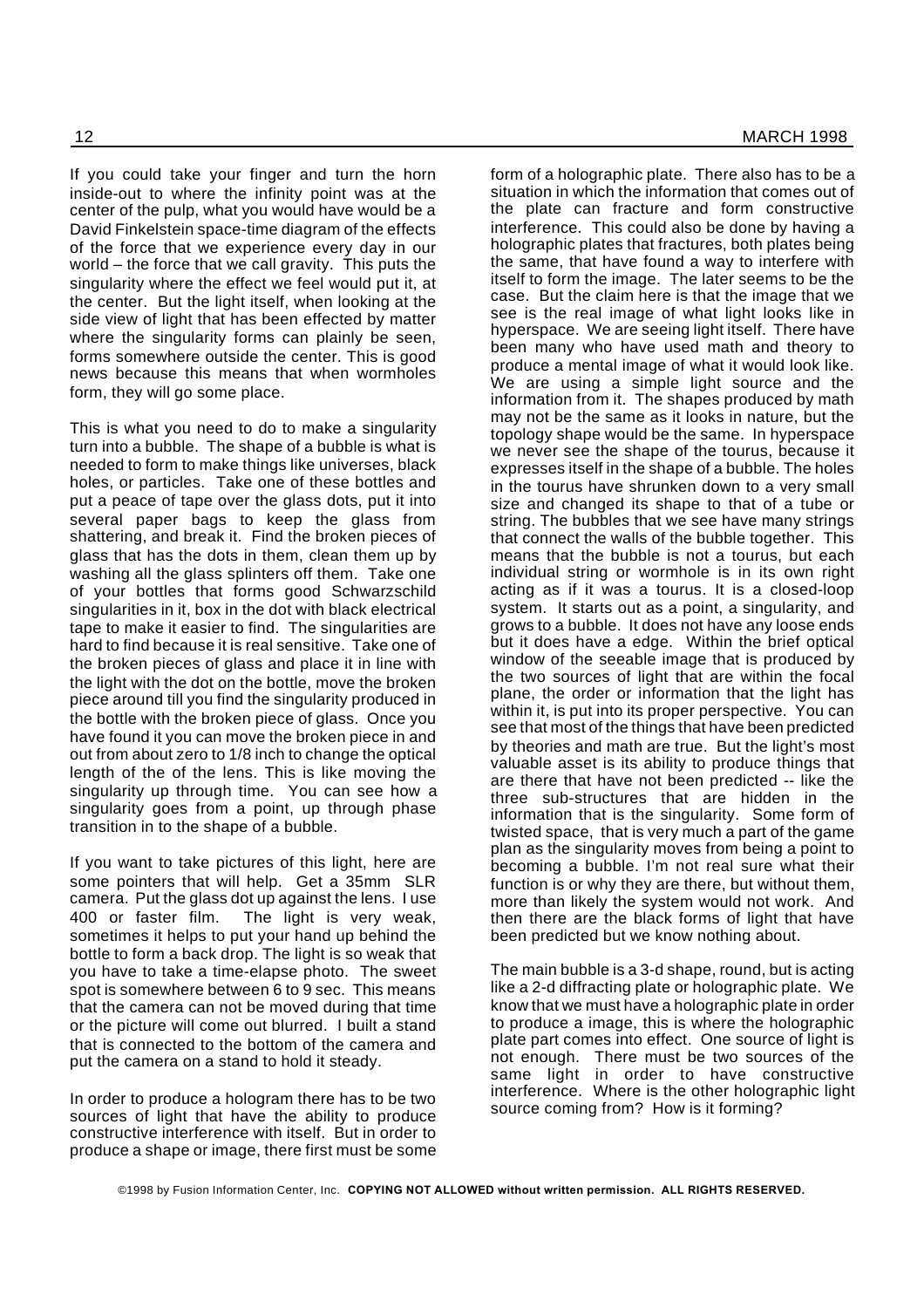When you are viewing the bubble in the bottle, if you turn the bottle so that you can look toward the edge of the bubble. The image that you see along the edge of the bottle may at first look sharp, then as you continue to rotate the bottle further, at times the image becomes blurred, out of focus, or forms a double image. The image seems to be fracturing, and forming two images. At times, two very distinct images can be seen. The more you rotate the bottle, the further the two images move apart. The main bubble is what I call the primary light source and the other one is what I call the secondary image. Both images are of the primary image but the second image is seen a little bit differently. It is seen a few degrees of rotation behind that of the primary image. I first thought that this secondary image was being produced by light reflecting off one of the sides of the glass in the bottle. But one night I was using an amber light. The secondary image was blue in color. If the light was being reflected off the side of the bottle it would also be amber in color. But it is not, it is blue. If the light is not a reflected light, what kind of light is it? The light that we are using in this technique seems to have this ability to fracture, and produce a secondary image. The secondary image is a carbon copy of the primary holographic plate or light source. Just the type of situation we need to produce a virtual image. Like the side view of light, this fractured secondary image is something that we shouldn't be able to see. What seems to be happening is that we are using the two sources of light, the primary source and the fractured secondary light source, to produce the image that we see. They are working hand in hand. Maybe producing holographic plates within the focal plane is what makes this work. If this technique can be reproduced in the lab, life would become much simpler for many that are working on subjects that are related to hyperspace.

A gram of observation is worth a ton of theory. Can our understanding of physics be so far off? Seeing

#### *NEW ENERGY NEWS* **BIBLIOGRAPHY**

Just updated from INE, a complete bibliography is available containing over 1000 references, listing all the articles, papers and abstracts published in the *New Energy News* since we began back in 1993. Request PC WordPerfect 6.1 or ASCII format. Copies are US\$10, postage and handling included. INE, P.O. Box 58639, Salt Lake City, UT 84158-0639, USA, or call 801-583-6232.

this light in action is like having the most powerful computer on the planet. When the fabric of time and space of the Schwarzschild singularity goes down to zero we can no longer do the math, because man has not learned to do the math by using just zeros. But nature can do what man can not. In this case we may find out that it would be much easier to use some form of reverse engineering. This is good because we can find out about things that we would not ordinary be able to find out about by way of theory alone. Things like the three different 3D substructures that pop up out of the singularity, that have not been predicted by theory, play a very big role in how it is able to move from being a point into the shape of what looks like a bubble, but is really a torus. It may grow at the speed of light and information can move through it at the speed of light. The weird effects of singularities that grow to be bubbles, but still act like points.

# LETTERS to the Editor & Others

#### **FROM HAROLD ASPDEN**

**Flywheel Coupling Defies Newton's Laws**: Jan 1998 IEEE paper

#### Dear Hal,

I thought your readers might be interested in something Jerry Decker has drawn to my attention. Jerry's access data are:

Jerry W. Decker / jdecker@keelynet.com http://keelynet.com / "From an Art to a Science" Voice : (214) 324-8741 / FAX : (214) 324-3501 KeelyNet - PO BOX 870716, Mesquite, Republic of Texas 75187

My E-mail message to Jerry:

Thanks for drawing my attention to the Harvey Morgan paper in IEEE Aerospace and Electronic Systems (AES) of January 1998, pages 5 to 10, "Now we can explore the Universe". I have just visited the library here at Southampton University to take a look at it.

Yes, as you say, he had two flywheels separated by 1/16 inch facing each other. When the motor was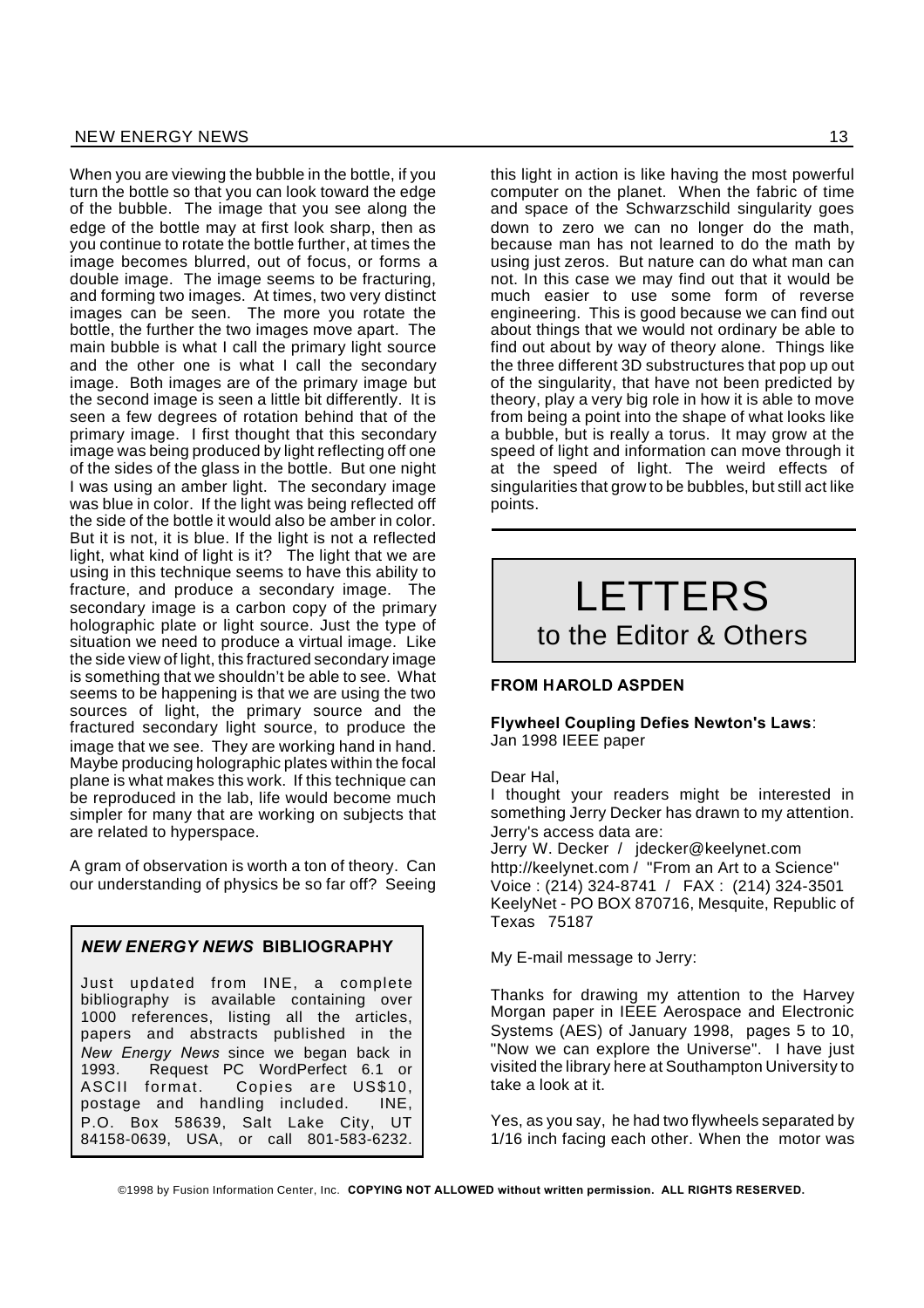energized, it accelerated the lead flywheel toward it's top rated speed. The other flywheel, in response to the changing angular velocity and momentum of the lead flywheel, started turning briskly - in the opposite direction!

Yes, that is contrary to Newton's laws! Harvey Morgan has confirmed that there is a kind of spin field momentum that Professor Eric Laithwaite had in mind when he performed his dual flywheel tests with a separating partition between the two wheels.

Should anyone decide to research this further I would suggest that they take account of what my 'vacuum spin' theory is about. Aether rotation involves radial electric charge displacement and vice versa. So, spin a flywheel and as it builds up speed there will be charge displaced radially in aether coextensive with that wheel. If the flywheel is thin in relation to its diameter and it has the face of another metal flywheel closely adjacent, the charge displacement might be sensed across the small air gap between the flywheels. It could conceivably induce an opposite polarity charge displacement in the second flywheel, and though not itself rotating initially, this might cause the second flywheel to have, inside it, aether in spin in the opposite direction. Then that second flywheel could begin to pick up that spin and so go around in a direction opposite to that of the primary wheel.

Turn the drive power off and the first wheel stops accelerating and begins to slow down, but if that charge displacement is determined by acceleration it will subside immediately. The aether spin latent in the primary wheel will keep going for quite a while and will spread to expand into the second wheel and that, together with the air drag coupling, could account for that second wheel beginning to rotate the normal way.

As you say, in Harvey Morgan's experiment, 'When the electric motor was turned off before reaching top speed, the other flywheel stopped turning. It then started turning slowly in the same direction as the lead flywheel, urged by the collapsing momentum field and the air coupling between flywheels'.

All very fascinating! Now it needs someone to get that same experiment up and running to check it out and then see how the coupling effect can be regulated by orientation of the spin axis, how a very slow speed-up affects things, how an applied magnetic field directed along the spin axis might alter the results, etc.

My belief is that this is a good way to go forward on the free energy front, because I am sure that the 'vacuum spin' or 'aether spin' reaction is one which feeds in an inflow of 'free energy' from space. The hydrosonic type of experiment in which one gets a metal rotor rotating clockwise whilst water flows through rotor blades in a counter-clockwise sense has the ingredients for generating 'free energy' as heat output. Namely, get two aether spin systems sharing a common axis and moving in counter-spin directions and somehow get them to crash into each other.

I will put something about this on my Web pages <http://www.energyscience.co.uk> one of these days.

Best regards, Harold Aspden

#### **LETTER FROM ROBERT CALLOWAY** <billc9@prysm.net>

Theory

The term electrons pouring into a load or electrons moving down a wire bothers me.

Back to basics: A small generator with a selfexcited rotor turns through the field. As it turns, the small magnet buried in the rotor upsets electrons and protons as they orbit the nucleus. Their normal state is electrically neutral. I'm talking about the copper wire in the stator. As the rotor turns, the magnetic field excites the electrons and protons, throwing them out of balance in their orbit around the nucleus. As the rotor keeps turning with the magnet cutting the field, all the internal structures of the atoms in the stator's wires are being thrown out of balance. The only way they can become neutral and in balance again is for the rotor to stop turning or find a ground. This out-of-balance state means the atom has a positive charge.

This is where potential steps in. The electrons in the wire have gone nowhere! If we input DC voltage into the rotor and make a stronger magnet, we really are putting the electrons and protons out of balance in their orbit around the nucleus. When I say the atom is out of balance, what I mean is the magnetic field has misaligned the electron and proton orbits. The magnetic field has caused some of neutrons and protons to be thrown to one side of the atom.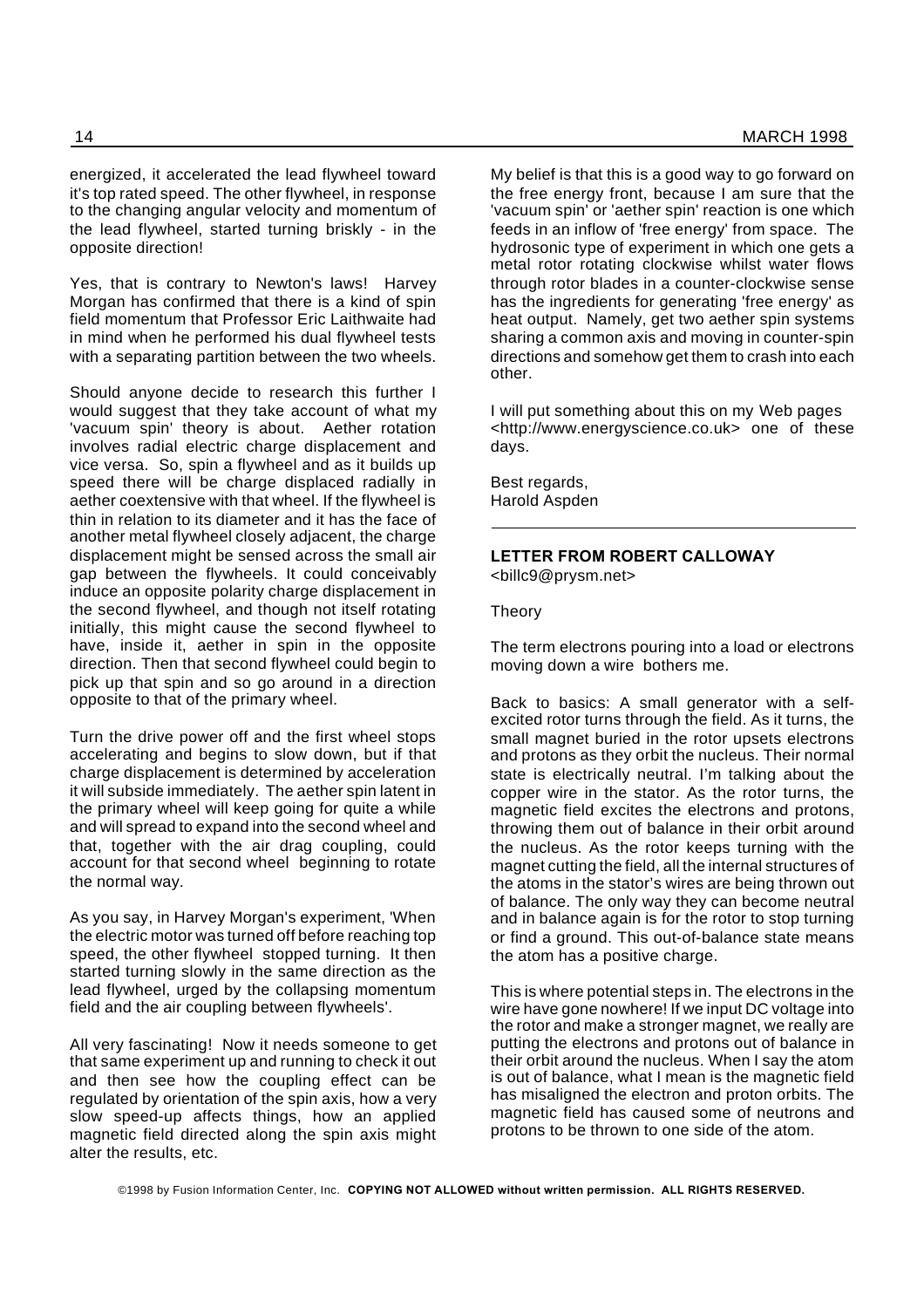#### NEW ENERGY NEWS 15

The electrons and protons have gone nowhere outside of the atom's orbit. I suspect electrons and protons invade one another in the excited state. (ie: electron to electron and proton to proton). In other words one electron would combine with another electron in its own atom, becoming seemingly the same. This would lead scientists to believe that it has left its own atom jumping from atom to atom as a carrier of electricity. If the electron has left its atom, there are serious questions to be answered and paradoxes occur.

As for the potential, the nucleus reacts violently with its atom thrown out of balance, it puts forth pure potential which moves over each atom out of balance to the load. When the potential reaches the load, this causes each atom out of balance to vibrate against other atoms causing heating in the wire and load as it is returning to a neutral state. In other words, potential from the nucleus is put forth when and only when a load is detected

When you connect your voltmeter to a "hot" wire, potential is read because the nucleus treats it as a load. This is the reason pure negative potential readings on voltmeters are probably not correct. But that is a different subject which I will discuss later.

This theory goes against today's electrical theory, as it stands. I will be called a "nut". So be it! Its my opinon only.

Robert H. Calloway 2-21-98

EDITOR'S COMMENTS:

We like "nuts." Sometimes they come up with fruitful ideas. I suggest you look into the experimental history of the development of ideas to explain experiments. Read Faraday's brilliant series of experiments. Read about the discovery of the electron – just over a hundred years ago.

Today's models are sometimes burdened with early misconceptions. What is the experimental evidence to support your model? What further experiments can be designed? Readers, can you help Robert Calloway?

#### **CHARACTERISTICS OF THE AETHER**

Dear *NEN* Editor,

Hal Fox' May '97 article, same subject, asked for comments. Here goes:

Add the following successful aether characteristics experiments:

1. My football games are received and retransmitted by satellites through the aether. This experiment is replicatable weekly.

2. Hubbell telescope sees zillions of galaxies and stars through the aether. This experiment is replicatable daily.

Is it possible aether is another name for Energy of the entire electromagnetic spectrum? Is it possible the void of "space" is crammed to overflowing with a rainbow of energy and only void of mass? If the answers are yes, they match the comments on the subject by Tesla, Einstein, and every other knowing person on the subject whose writings I've seen.

Is science ever too complicated? Is it ever just part of our daily lives?

Please thank Hal Fox for revisiting aether. He wrote about it so well.

Sincerely, Roy E. Graham, Jr. Annapolis, Maryland

#### **LETTER FROM JOHN HUNTER**

<johnhunter@hotmail.com>

Hi Hal, thanks again for all of your work in the new energy field, I wanted to let you know of interesting article on gravity blocking, *Wired* magazine, March 1998, pp170,194-202, which is well written and may be of interest to you. Also, Joe LaStella at B.A.A.T (Nasdaq) is generating a lot of interest in dophin pulse charge technology and S.E.C. subpoena.

Yours truly, John Hunter

#### **LETTER FROM DON KELLY** copied to NEN

I don't sound off very often, but this is one of those times when it appears to be most necessary for the new energy field today.

After about two decades of involvement in this new energy field we have evolved certain guidelines for the eventual adoption of practical decentralized, home-sized energy (power) systems.

Starting out with the ideal situation in N/E (new energy), and then to the practical, workable situation, and then on to the last "no-win", into-limbo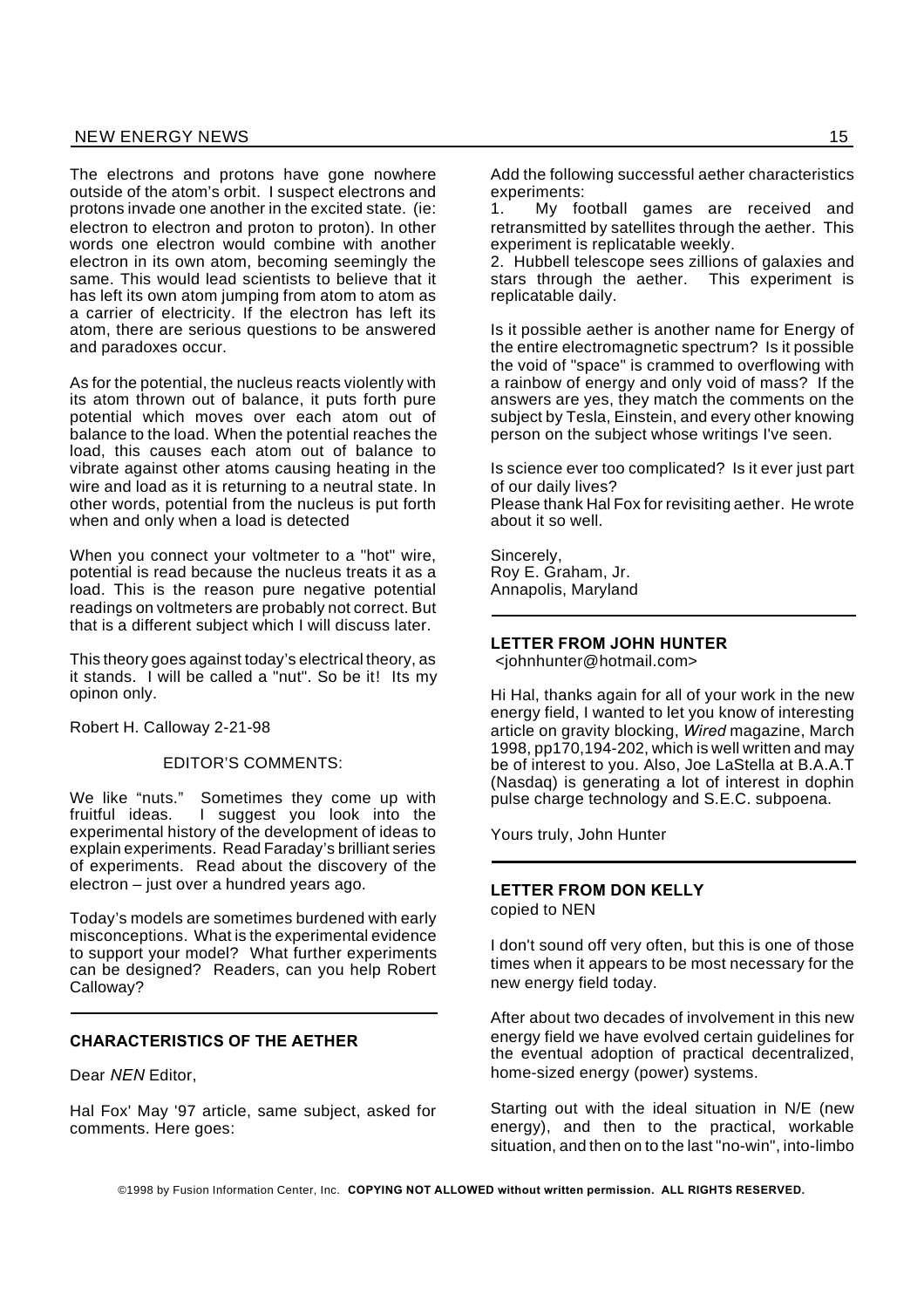type of scenario, we can see the general path to follow and the situations to be avoided.

1. The ideal situation for the fairly rapid adoption of N/E can be called the "Transistor-Bell Labs" approach to success. As you know the transistor was easily successful in the electronics field as an "in-house" project, where Bell Labs scientists evolved the semi-conductor concept into the commercial transistor, where the ideal facilities, personnel, and funding, plus the name "clout" were all in place, for a real electronics breakthrough, and ready marketing success.

We all know that this "ideal" scenario for new energy is **not going to happen** for several reasons which have been well covered by other writers in the N/E field today!

2. Failing to have an "ideal" approach toward commercialization, we must now depend on the second, or what can be called the "XEROX" or step-by-step N/E development approach These steps are: 1) the evolving of a practical, working overunity prototype, 2) seeking support from friends and converts to N/E for the "Haloid Co," or pre-production stage, where the first prototype is evolved and improved towards the eventual production and final stage of marketing.

Chester Carlson evolved the first successful dry copier in an apartment above a bar in Astoria, Queens, N.Y. (How's that for the classic "backyard" inventor case, but where all the correct steps were taken!)

Carlson made his first misstep in taking his working dry copier to MultiGraph-Addressograph, who just about threw him **out of their door**, as being a competitor for their mimeograph machines!

How many inventors in this N/E field have also made this misstep by taking their project to some Federal govt. agency for their review and consideration, or to some private group where it is either rejected or the basic concepts stolen.

It is interesting to note that in the Carlson case, where several years later when XEROX became successful and caused the demise of M-A, as above, people began to throw their mimeograph machines **out the door**, to Chester Carlson's delight!

From the "Haloid Co." phase in the dry copier development project (a critical important mid-phase in R&D), a deal was made with the Battelle Development Corp. of Ohio, for the further evolution of the Haloid dry copier, into a pre-production model towards commercialization.

The "Battelle D. Corp." phase is also critically important to the successful commercial end product, in the N/E field, because this is where all the components must be made cost-effective and the competitive position of the project established. If any of these requirements are not clearly met, then the whole project may also have to "**go out the door**" since it probably won't fly commercially.

There have already been inventors of a whole mess of so-called N/E projects who **didn't have a clue** to these second and third steps toward a successful conclusion of their project work. In some cases, some inventors were totally unaware of how critical the **cost effectiveness** of their project work is, and just tended to avoid this issue until "later."

The last, and saddest situation is where the N/E inventor acts as a recluse, or lone inventor and believes that he, along with a few close friends, can promote, produce the invention, and then somehow, later, hand it over to some major corporation for the production stage. Such a single stage of product development is neither practical nor workable, since the two magic "C" words are nowhere in evidence. These "C" words are "**consensus**" and "**constituency**" and without either one of them, such N/E projects are pre-doomed to failure.

We can now see how Chester Carlson had both of these "C" words working for him during the "Haloid" or second phase of this pre-XEROX R&D. The word started to get around towns, that, hey! this darn thing is better, cleaner and more efficient than the messy mimeograph around at that time.

There is a clear message here for all N/E inventors, your project had best be better, cleaner, more efficient, and hopefully competitive with whatever is out there now! Without a relatively large following from both laymen and technical people alike, **none of these N/E projects will ever make it into production and wide-scale acceptance.**

This very sad, third case situation can be best typified by the excellent N/E inventor Dr. T. Henry Moray and his brilliant radiant energy system, of the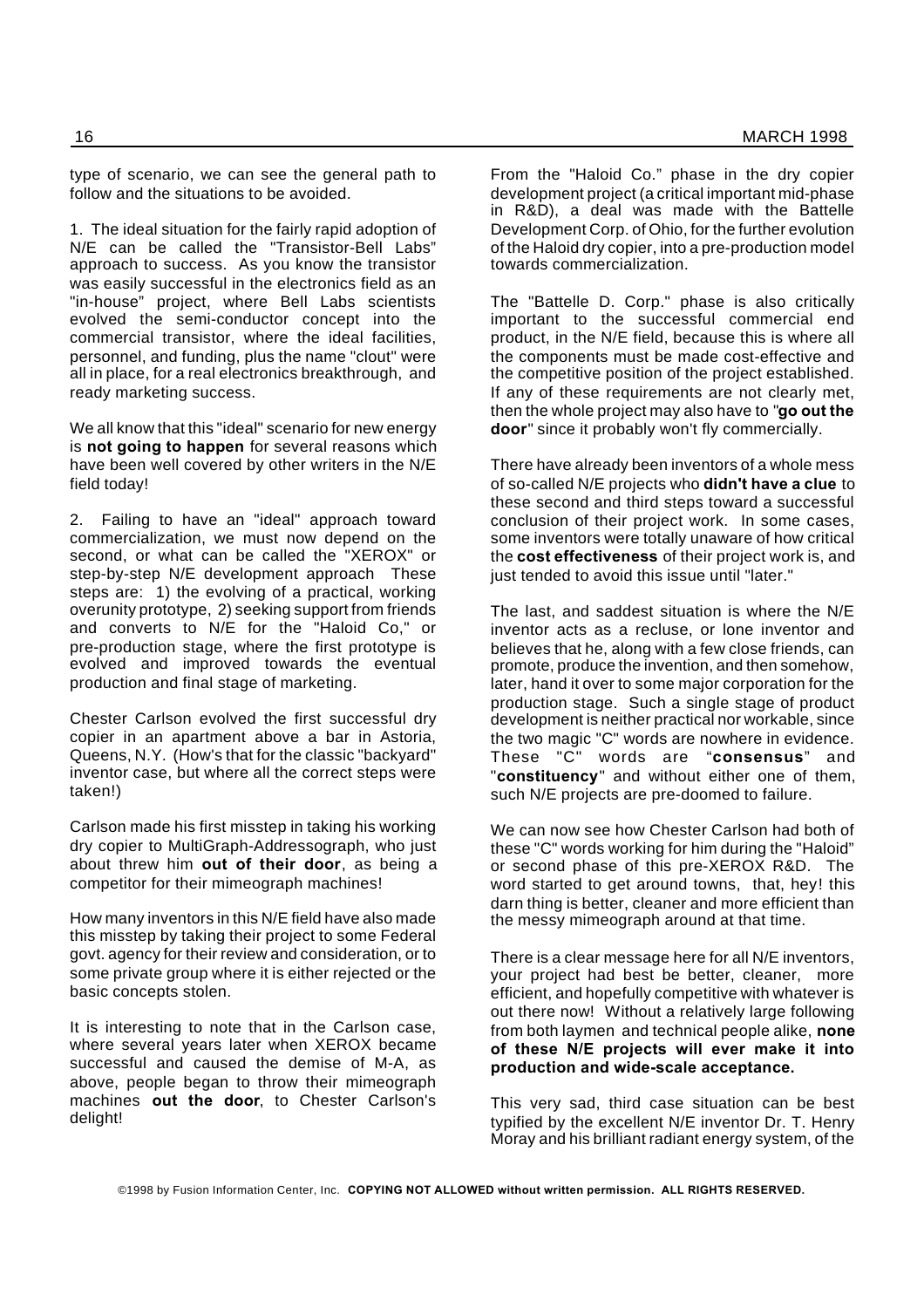1930-40's. To this very day, the Moray project work has much promise, but unfortunately has just slipped into limbo. The fact hasn't registered on many researchers today that Moray's work bore the heavy handiwork of the great Nikola Tesla, and should have attracted far more attention than it has, to this point. [Moray also filed a patent application for the transistor in about 1930. –Ed.]

Here we see the critical "C" words missing from T.H. Moray's disclosure of his project, at that time. Without this critical following, plus the endorsement of some "high profile" celebrities, we can see how Moray's work just drifted into oblivion! Even though his project work has not been successful so far, Joe Newman was well aware of the **power in the magic "C" words**, and used them to the hilt in his big-time theaters/demos, plus he was wise enough to seek out the endorsements of some key scientists and officials. Joe's work seems to be a case of "putting the cart before the horse." We continue to wish him well because he is one of us - "**believers**" in N/E.

On the bright side of this N/E field, we now are seeing several promising projects being evolved, and it is hoped that they will become aware of the three-step process, as above, and be wary of the pitfalls!

Sincerely, Don A. Kelly (Space Energy Association)

#### **LETTER FROM WAYNE POWELL**

Dear Hal,

In re to your letter of Nov. 1997, you ask the question: What is the energy source for the time events in my super cold box? First point: Time **IS** energy  $(T = dKE)$ . Second point: Kinetic energy is either inertial mass (acceleration or deceleration) or gravitational mass (acceleration or deceleration), thus mv<sup>2</sup>/2 or mc<sup>2</sup> ; or v = at<sup>2</sup> in free fall, or deceleration "weight" on the ground. Thus, what you call "time" is actually a rate of mass-change that involves an area. Conversely no-time is momentum, which is a no-change line statement, or mv or mc. **MASS** is what you experience/measure, and call "time", but you could never experience/measure momentum. Why? How does change occur in a situation where no change can occur?

At first it seems a psychic shock to "lose time" but all you are really losing is a misperception of quantum reality. Planck discovered the quantum in December of 1900. He said it was a q x p area, or momentum by particle velocity. De Broglie discovered matter waves in 1922, experimentally confirmed by Davisson and Germer in 1925. In 1927 Heisenberg defined the uncertainty principle as h  $\approx$  dM x dP, or h  $\approx$  dM x dW. Starting with Simon De La Place in 1827 everybody got one little thing wrong: momentum is not a determinant of energy-area, it is a **RESULT** of balanced wave energy = particle energy (wavelength and particle velocity). The true equation is then  $h = (W = P)$ which is momentum; and  $h = (W \neq P)$  which is mass, which you call "time". Wave energy and Particle energy are the 2 great languages of complementarity, when they get out of sync or balance with each other, you get mass. When they are in balance you get momentum.  $h = 6.625 \times 10^{-7}$ <sup>34</sup>J-s or newton-meters/sec. Thus, since particle velocity (Pv) and matter wave length (Ws for Wave Shape) compose the h area,  $Pv = 2.574 \times 10^{-17}$  m/s and  $Ws = 2.574 \times 10^{-17}$  newtons-force. At 2.574 x 10-17m/s it takes about 38 seconds to cross the diameter of a proton; ie, **SLOW**.

So, what do you mean by "second"? Clocks, parts of a year, what? You see, the second/minute/hour are convenient scales for classical world scientists, but are meaningless in the quantum world. Again, time is **NOTHING MORE** than an imbalance in the wave-particle duality of nature. And, it is only unbalanced for a single quantum area, or a new point on the momentum diagonal line is reached. And too, a Pv of 2.574 x 10<sup>-17</sup> meters/sec is far, far too small of a velocity change to measure (and with what?). As many have said, over and over, you can never "see" the quantum itself because you mess up what you are trying to see by your own act of observation.

What you are referring to in your question is what is usually called zero-point motion, or the restless, ceaseless, random interchange of Pv/Ws at the quantum level. **UP HERE** we have momentum balance of Ws = Pv, but underneath is this restless sea of quantum activity, some say the Tao of Physics, some say Aether, some say quantum foam. But by the 1st law of thermodynamics this left over quantum heat is probably no more an energy source than the thermal radiation from the Big Bang at 2.70 K; practically zilch. You are barking up the wrong branch of the tree with zeropoint motion, the right branch is this invisible thing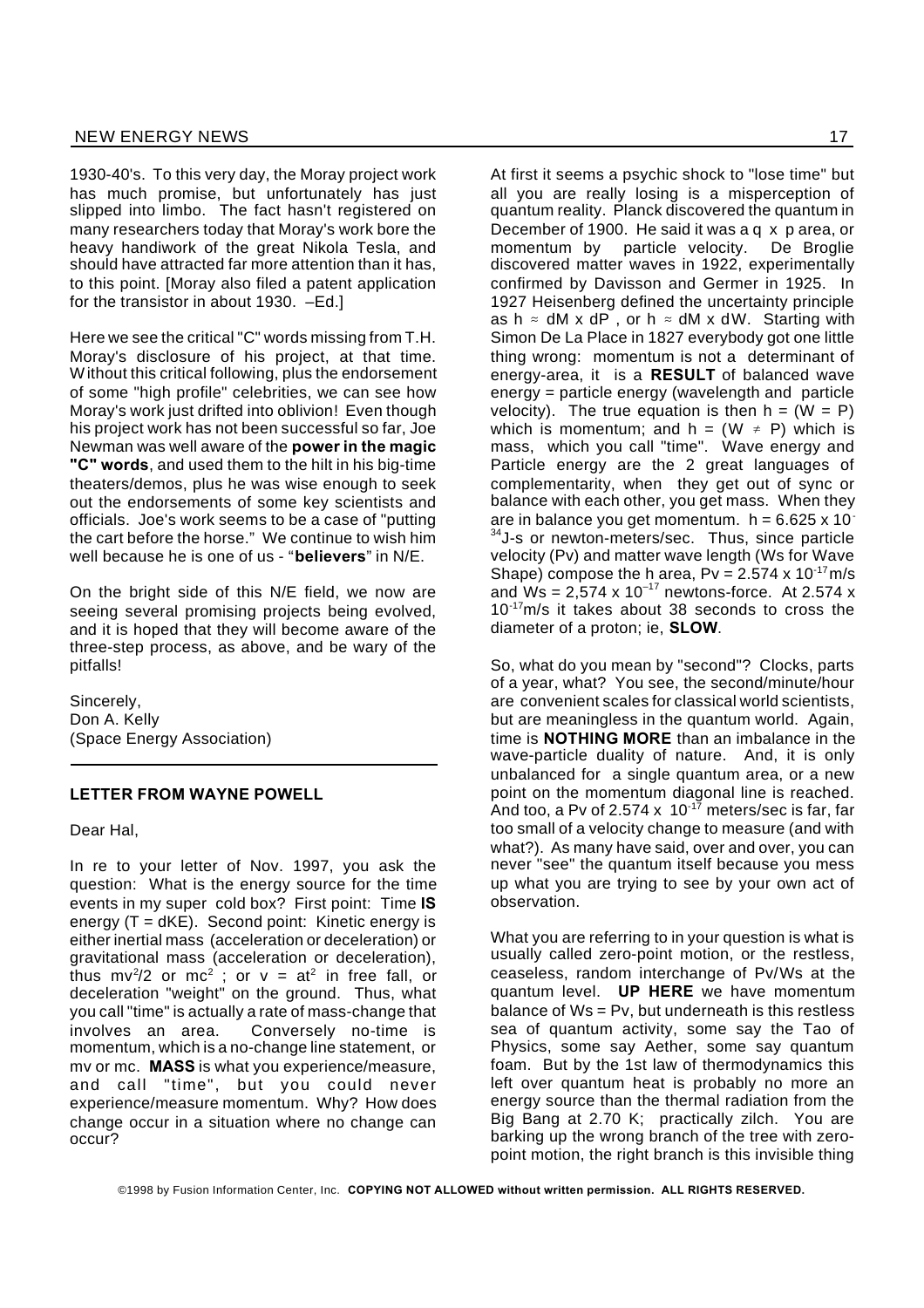called matter waves (fermi matter waves). To put it in perspective: You see, at about 6 x  $10^{-7}$  m visible wavelengths, a jet plane flying at 500 mph. The matter waves that also energy-describe the jet are  $\lambda$  = h/mv or, 6.625 x 10<sup>-34</sup> / 10<sup>5</sup> kg x 200 m/s = 3.3 x 10<sup>-41</sup> m wavelength; a difference of some 33 orders of magnitude. Things **SEEN** come from things **UNSEEN**. So, even though you can't see matter waves you sure the **HELL** feel them when your jet hits a mountain...and the over-running matter waves splatter your body all over the mountainside. To wit, the mountain has coulomb-stopped the fermion particles but the deceleration energy is over-running **MATTER WAVES**. So, does the dead pilot say to the dead passengers: well, the good news is that we balanced the momentum energy books... ?

In your issue of Nov. '97, Bruce DePalma, page 7, line 32/33: "The true way of measuring time is in the inertia of objects." He got that right, now the next step is understanding that inertia is just particle (fermion) velocity over-running wave energy, in acceleration, and the wave energy thus lags back, and has to be pulled up to the new, higher balance point on the momentum diagonal line (D line). So, the counter force of inertial drag is wave drag (quantum, not aerodynamic). Deceleration is just the opposite: over running wave energy.

So, could you travel backwards in time? Locally, yes; globally, **NO**. You can rewind a video, or pause on any frame; because it is a record (as seen thru a small peephole of the camera). But, tell me: how do you record the whole-body earth and universe...for rewind/replay, stop on any frame? Where are those buttons on your remote? So you see, backwards travel in time (which is  $Pv \neq Ws$ ) is Hollywood hucksters for P.T. Barnum audiences. But, travel forward in time is variable. You can go at 1000 sec/sec, if you can handle the heat, or jump the next 10,000 years in a frozen momentum state. No, you are not dead in the usual sense, nor alive, just frozen on a single  $P = W$  frame... until someone hits your "play" button again. Wanna go? Who would you like to send?

One person that **SHOULD** be sent on to Judgement Day is Bogus Bill and his cronies who are trying this global warming scare. It probably will go the way of his BTU tax, but it spells **O-P-P-O-R-T-U-N-I-T-Y** for Cold Fusion. The wave of public anger over paying 25% to 50% increase in energy costs means an upswing in demand for new answers. So, cease talking to academics, start talking to electrical/mechanical engineers, car mechanics,

the Popular Science type; they are the ones that make the real world happen. One other point: what is the actual cost in ink/paper/printing/postage costs of getting a share in an investors hands? The Quantum is a small, but finite, energy package; **your share-investors will also be quanta, not major financial sharks**. There are far more people like William Davis in Emigrant, MT and yours truly, than Bill Gates, who has the whole world coming at him for his money.

In your next issue then, let's see a bit more emphasis on HVAC Cold Fusion and Stirling Engines for CF powered cars; also you might want to give yourself some wiggle/weasel room: away from charge clusters being **THE** answer to CF and just possibly **MATTER WAVES** and QM tunneling might have something to do with it. Meanwhile, yours truly is into electroplating thin film nickel onto beads, at a **LOT** less than \$3750 into Reding's pocket. My latest attempt will be a variation of the barrel technique. We tried Ni coat on a brillo pad/KOH/6V flashlight battery = bubbles/chemical reaction, but no CF heat. So, we'll keep trying, because, after all, you can't sell something to a potential investor without a demonstration device. And, how can you demonstrate a time event that is **NOT** an energy event? So, do you understand now that what you think of as time is nothing more or less than this quantum level wiggle/woggle between wave energy and particle energy?

Wavically; Wayne Powell 420 2nd Ave East Kalispell, MT 59901

Second letter from Wayne Powell

I'll go for just one more year [*NEN* subscription]. We still don't see a commercial CF product on the market yet, will we ever? Or, enough theory already, Sir Francis Bacon said if you find a useful fact, **use** it! So, there is hard investment capital out there, but no one ever got rich investing in something that doesn't work. So, where is that inyour-face CF product?\*

#### Wayne Powell

\*[The Griggs Hydrogen Pump, the Mills' thermal energy device (with some utility company funding),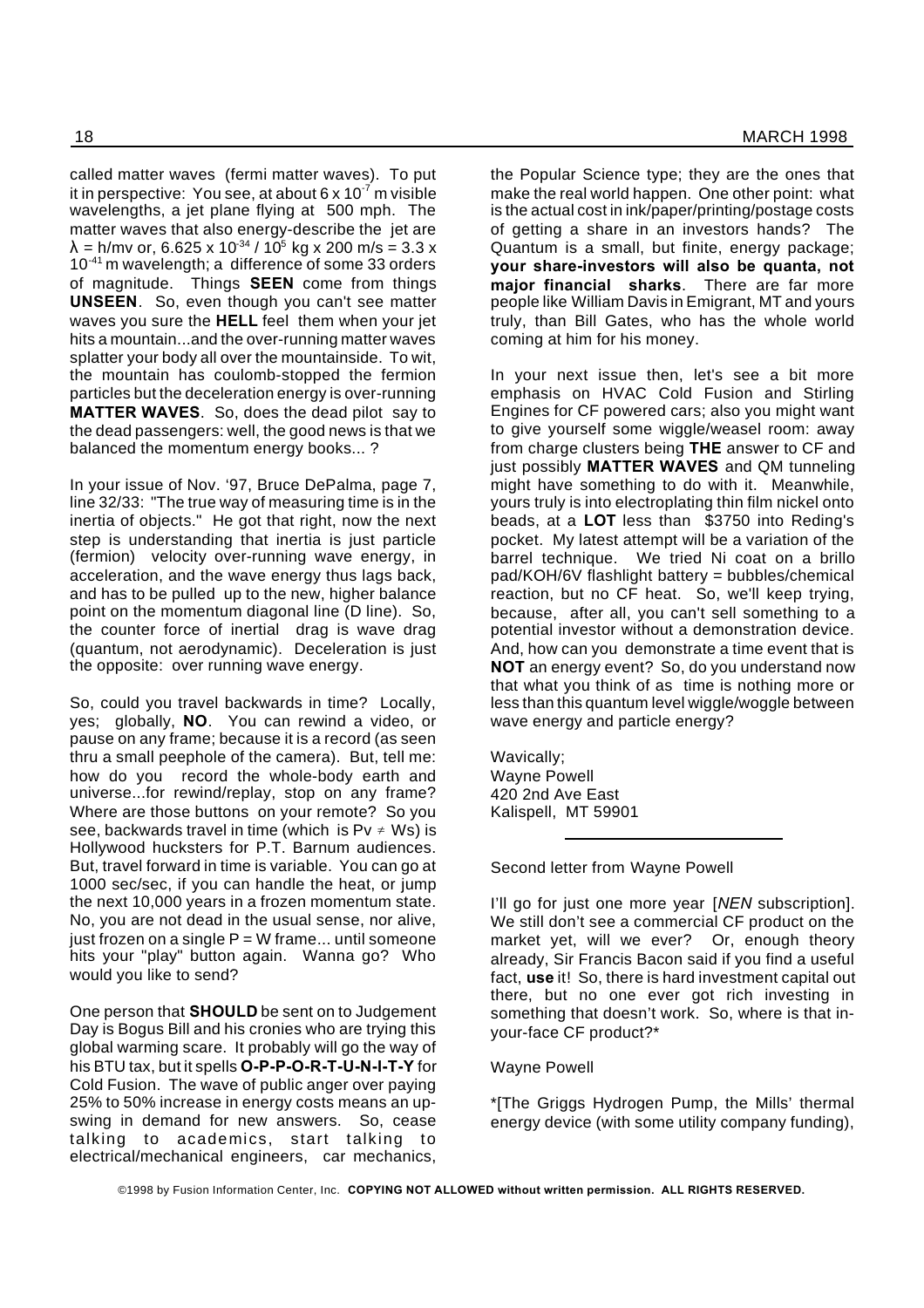#### NEW ENERGY NEWS 19

Swartz's demo units and the LENT-1 Kit (money back guarantee) are a start. -- Ed.]

#### **LETTER FROM BILL RAMSAY**

It seems unlikely any versions of the Gravity Wave detectors will be of use in sensor measuring what Inomata is dealing with since these are sensitive only to Gravity Wave pulsations and not 'Static" phenomena. With this one exception -- they will **likely** sense the "scalar" Gravity Wave pulses from switch closings and openings of both capacitor and coil samples. This will **likely** be so even if **extensive** shielding is used.

I am sending Inomata a copy of my 1996 "Rodin Coil" paper since I **did** find freshly wound and not vet activated Rodin Coils showed a weight  $\Delta$  of up to 8% between one way up and the other way up. This was so even though each way up shows the **exact same** symmetry. The side from which the coil forms was approached to begin winding was **always** the lighter side. As though some "intent" was thusly set. After running tests on activated coils, this  $\Delta$ disappeared! Hmmm!

Bill Ramsay

#### **LETTER FROM FRANK ZNIDARSIC**

I have decided to go public with my work and my claims this time. I am doing this for two reasons. (1) I now have a patent on file (filed Oct 19,1997) for the process and (2) The results to date have been less than expected. I could use some feedback.

Background: Cold fusion electrodes are room temperature superconductors. Ref. *Physical Review Letters* vol 35 # 214 July 1975. Refer to the work of work of Celani in Italy. Refer to U.S.Patent No 4043809 by Ruvalds

The process of cold fusion produces energy due to the vibration of a superconductor. Refer to the work of CETI and the preheater they use to start the process. The thermal energy of the preheater vibrates the beads in the IR spectrum at about 1 x  $10^{13}$  MH<sub>z</sub>.

The process requires superconductive structures of a certain size. CETI's beads run in the IR spectrum and the films are about 1,000 angstroms thick.

Chubb has just announced that fine grain structure palladium produces energy.

The larger the superconductive structure, the lower the frequency of operation. I have found this relationship. Freq. of oper. MHz =  $37/(length of$ superconductor in inches)

I believe that NASA's Marshall's work on the "Downshifting of the Frequencies Theory" is related to these low frequency vibrational modes.

My patented process involves vibrating a ceramic disk of superconductive material in the radio frequency range. The RF energy is extracted and converted directly into electrical energy. The process absorbs vars and produces watts.

Tests were done with a resonant coil set adjacent to a superconductive disk. This resonant circuit was excited with a spark gap system similar to a spark gap transmitter. The tuneable range of its operation was from 1.5MHz to 50 Mhz. (changing taps and capacitors)

The disk and coil were placed in a Dewar. A circulating current of a few amps was induced in the disk. This circulating current was induced by passing one pole of an electromagnet through a hole in the center of the disk. This was done a number of times. The electromagnet was switched on upon insertion and off during withdrawal. After the circulating current was established in the superconductor, the interaction of the circulating current and the external current in the RF circuit induced mechanical vibrations in the superconductive disk.

The EM field was monitored with in Oscilloscope near the superconductive disk as the RF energy was applied. In two instances an anomaly was observed just above the noise level at 11 Mhz with a 3.5 inch disk. This anomaly showed up as a change ln the decay constant of the ringing RF coil. We cannot now repeat this. The latest tests showed no anomalous energy.

Is anyone else trying this? Anything in print about cold fusion, superconductivity, or vibration? If you run into any material related to these things please forward it to me. Is there any theory or any calculations on the subject. Has anyone else done this? Am I the first to file?

Frank Znidarsic fznidarsic@aol.com

[Readers, can you help? – Ed.]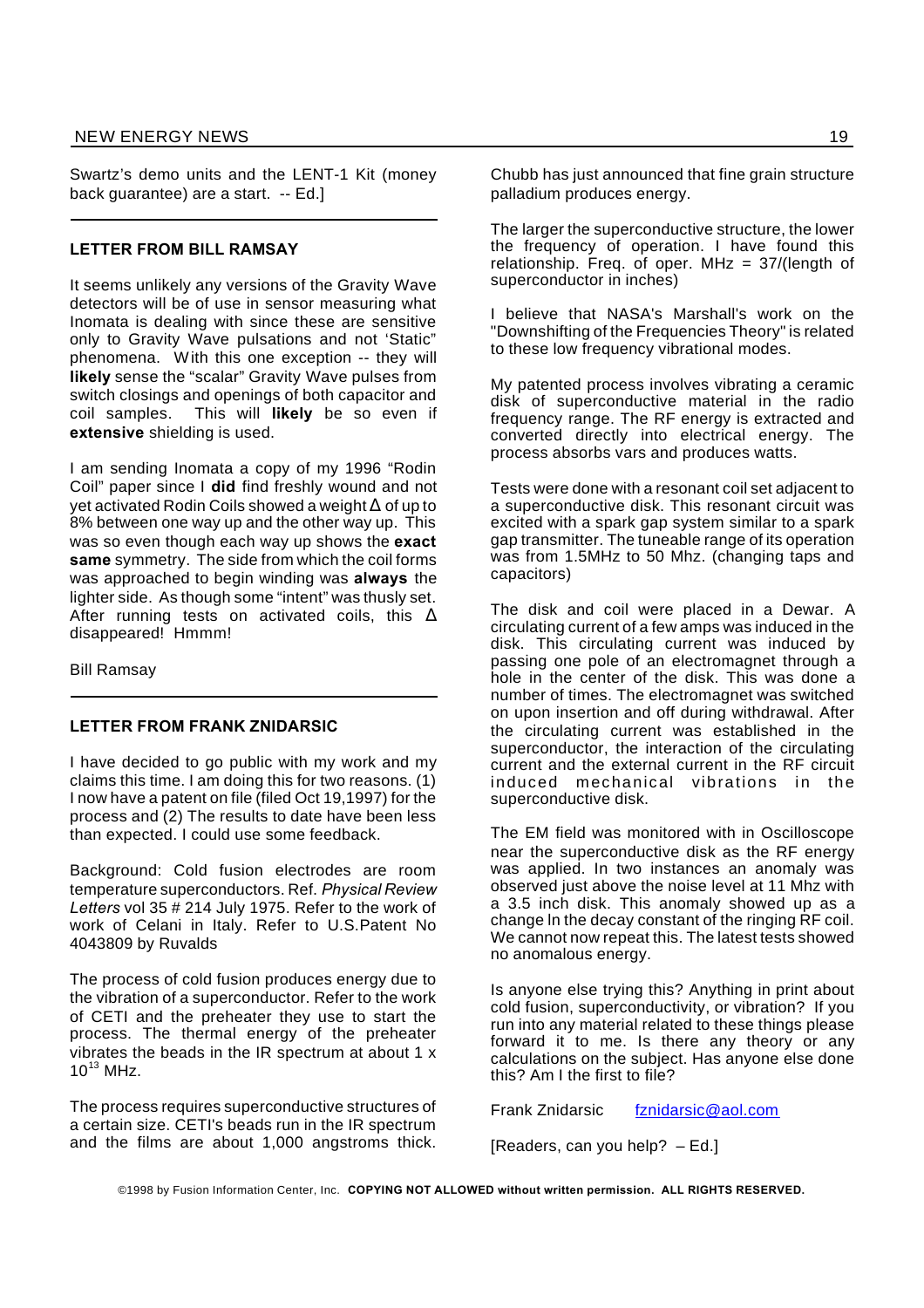# *Meetings*

### **ICCF-7 INTERNATIONAL COLD FUSION FORUM Vancouver, B.C., Canada April 19-24, 1998**

An International Conference on Cold Fusion (ICCF) is held every 18 months to present laboratory results and to exchange ideas for the advancement of scientific knowledge in this promising new field. With the maturation of the field, ICCF-7 seeks to attract a more diverse audience including additional scientists, research institutes, students, national funding agencies, commercial interests, journalists, and spouses. It is the objective of ICCF-7 to provide a productive international forum for communication and education.

#### **Calendar:**

April 1998: Conference. All presenters must hand in their final papers during the conference for timely inclusion in the publication ICCF-7 Proceedings.

A different topic is planned for each day at ICCF-7. An invited presentation with summary review or global implications for the entire field will begin each day's topic, followed by five oral presentations on the topic. Afternoons will be entirely devoted to enhanced poster sessions, which include a 3-5 minute oral preview and summary. A "Top Ten" poster presenters will be selected by the attendees, and each will conduct an expanded 15 minute presentation to the full audience on Thursday afternoon. Three evening workshops will also be held.

Topics include: Heat & Related Products, Nuclear Processes & Products, Materials & Innovative Approaches, and Theory & Nuclear Physics.

**Registration fee \$500.** Hotel reservations are still open at all prices. For more information or to get on mailing list, contact: ICCF-7 c/o ENECO 391-B Chipeta Way, Salt Lake City, UT 84108 USA Phone (801) 583-2000 Fax (801) 583-6245 jaeger@ENECO-USA.com

### **18th International Symposium on Discharges & Electrical Insulation in Vacuum**

August 17-21, 1998 Eindhoven, The Netherlands Hosted by the Eindhoven University of **Technology** 

**Scientific Program**, Papers will be presented on all aspects of: Fundamentals of Discharges and Breakdown in Vacuum; Vacuum Discharge Devices and Applications; and Vacuum Insulation Technology and Applications.

**Mini-Courses** held parallel with conference: Diagnostics for Vacuum Devices, and Production Technology for Vacuum Insulated Devices

A **technical exhibition** will be held featuring components and systems in the area of vacuum discharge devices and vacuum insulated devices (e.g. vacuum switchgear, vacuum deposition and coating, X-ray and microwave tubes and other beam-devices, high-power devices, and equipment for analysis, monitoring and test purposes).

Hotel accommodation in downtown Eindhoven, a short distance from the University Conference Centre, is available through the EUT Conference office at reduced rates.

#### **Information for Authors**

Authors should submit a 250 word abstract by November 1, 1997. Authors of accepted abstracts will be notified in Dec. 1997. Deadline for cameraready manuscripts is April 1, 1998. Accepted papers will be published in conference proceedings, available at the registration. A limited number of accepted papers will be selected for publication, in a modified and extended version, in Special Issues of *IEEE Transactions on Plasma Science* and *IEEE Transactions on Dielectrics and Electrical Insulation.* The working language of the symposium is English. All printed matter will appear in English.

**Correspondence** should be sent to:

Carla Schreurs Congress Office ISDEIV'98, Aud.2.26 Eindhoven Univ. of Technology P.O. Box 513 5600 MB Eindhoven, The Netherlands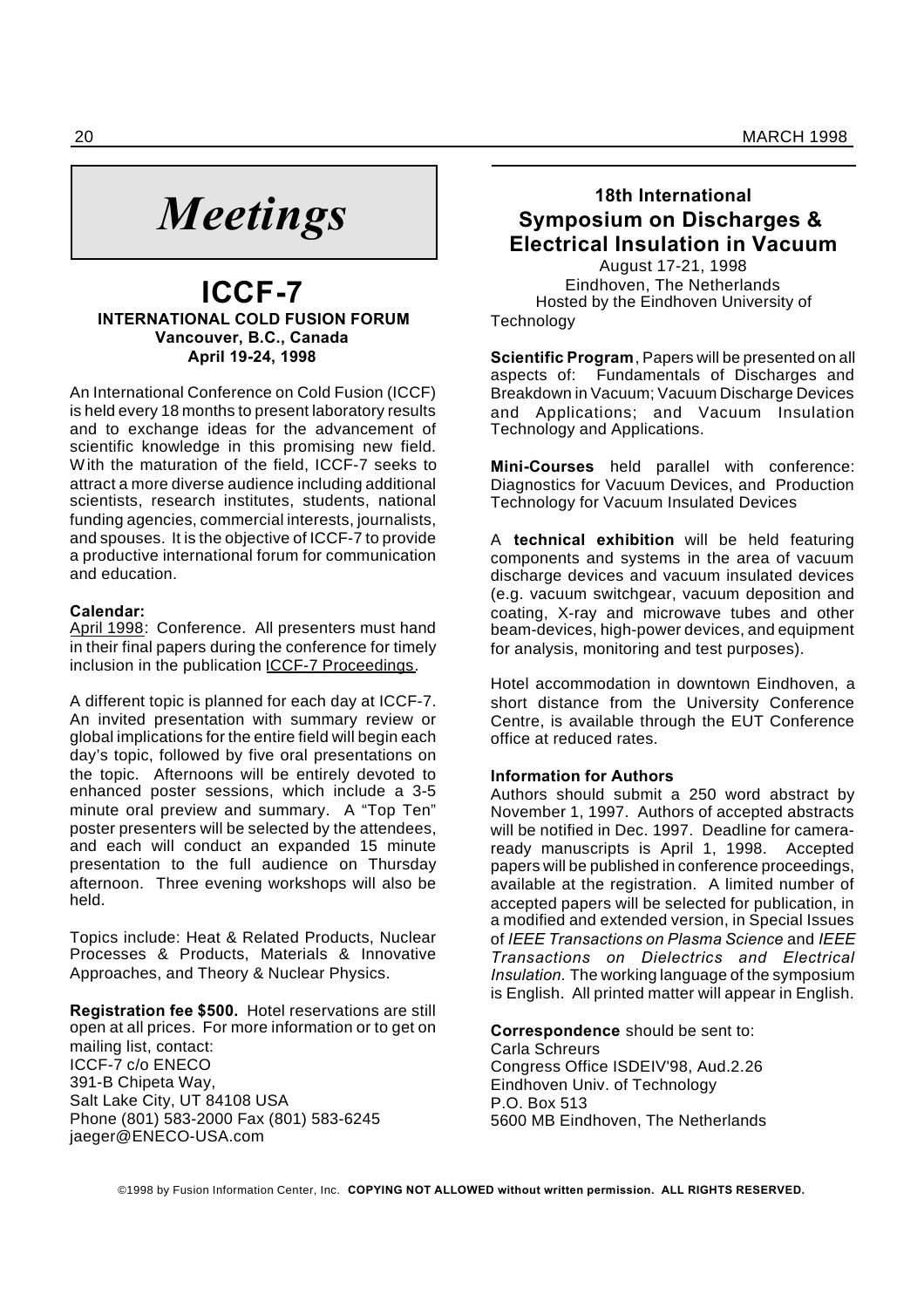#### NEW ENERGY NEWS 21

phone: (011)-31-40-247-4849 fax: (011)-31-40-245-8195 E-mail: C.L.A.Schreurs@ieb.tun.nl Website: http://www.ele.tue.nl/evt/isdeiv/

#### **ISSSEEM EIGHTH ANNUAL CONFERENCE**

JUNE 18-24, 1998 BOULDER, COLORADO

#### **THE FUTURE OF ENERGY MEDICINE**

*International Society for the Study of Subtle Energies & Energy Medicine*

The Regal Harvest House Hotel (1345 Twenty-Eighth Street, Boulder) will house our attendees and all Conference events will take place at this facility. The University of Colorado campus is just across Boulder Creek. Hotel space will be difficult to find in Boulder after May 10, 1998.

ON SITE REGISTRATION will be located in the Sunshine Room from June 18 through June 24. GENERAL REGISTRATION:

| before May 1                |          | by May 15th after May 15 |
|-----------------------------|----------|--------------------------|
| <b>ISSSEEM Members</b>      |          |                          |
| \$235.00                    | \$259.00 | \$269.00                 |
| Spouse / Students / Retired |          |                          |
| \$185.00                    | \$209.00 | \$235.00                 |
| Nonmembers                  |          |                          |
| \$285.00                    | \$309.00 | \$335.00                 |

Contact: C. Penny Hiernu, 356 Goldco Circle, Golden, CO 80403-1347.

Phone: 303-425-4625 ▲ Fax: 303-425-4685 ▲ Email: isseem@compuserve.com ^ Website: http://vitalenergy.com/issseem

> Environmental Needs" **33rd Intersociety Energy Conversion Engineering Conference (IECEC)** August 2-6, 1998 Colorado Springs, CO

Sponsored by the American Nuclear Society, American Inst. of Chemical Engineers, Society of Automotive Engineers, American Inst. of Aeronautics and Astronautics, American Society of Mechanical Engineers, and Inst. of Electrical and Electronics Engineers.

For further infromation:

ANS Proceedings Office, IECEC '98 555 North Kensington Ave. La Grange Park, IL 60526 Phone: 708/579-8253; fax 708/352-6464 Web page: www.inspi.ufl.edu/IECEC98

#### **International Scientific Congress - 98**

"Fundamental Problems of Natural Sciences" June 22-27, 1998 St.-Petersburg, Russia

Studying problems in:

Substance, Electromagnetism, Gravitation Elements, structure and interaction of Earth and Universe systems, Mechanics, Nontraditional Sources of Energy and Technologies

Contact LOC office, secretary Tatyana Doganonskaya Office: (7) 812-277-00-37 Fax: (7) 812-277-12-56 E-mail: exico@mail.nevalink.ru

# Commercial Column

The following companies (listed alphabetically) are commercializing cold fusion or other enhanced energy devices: [Listings with your additional copy, or boxed, for small annual service fee.]

#### **COMPANY**: PRODUCT

**American Pure Fusion Engineering and Supply**: Warren Cooley, 1-800-789-7109 or 503-585-6746. Email to: Coolwar@aol.com

**Clustron Sciences Corp.**: Contact: Ron Brightsen, 703-476-8731.

**ENECO**: is in the business of commercializing the exciting new field of low energy induced nuclear reactions in solids via patent licensing, jointventures, and co-operative research. ENECO, University of Utah Research Park, 391-B Chipeta Way, Salt Lake City, Utah 84108 USA. Contact Fred Jaeger, Voice 801-583-2000, Fax 801-583- 6245. Email: jaeger@ENECO-USA.com

**E-Quest Sciences**: Contact Russ George, FAX 415-851-8489.

**German Association for Vacuum Field Energy**: Wolfram Bahmann, Feyermuehler Str. 12, D-53894 Mechenich, Germany. Tel: 011-48/(0)2443-8246 Fax: 011-49/(0) 2443-901880 E-mail: dvs@gptec.com Internet: www.gptec.com/pace.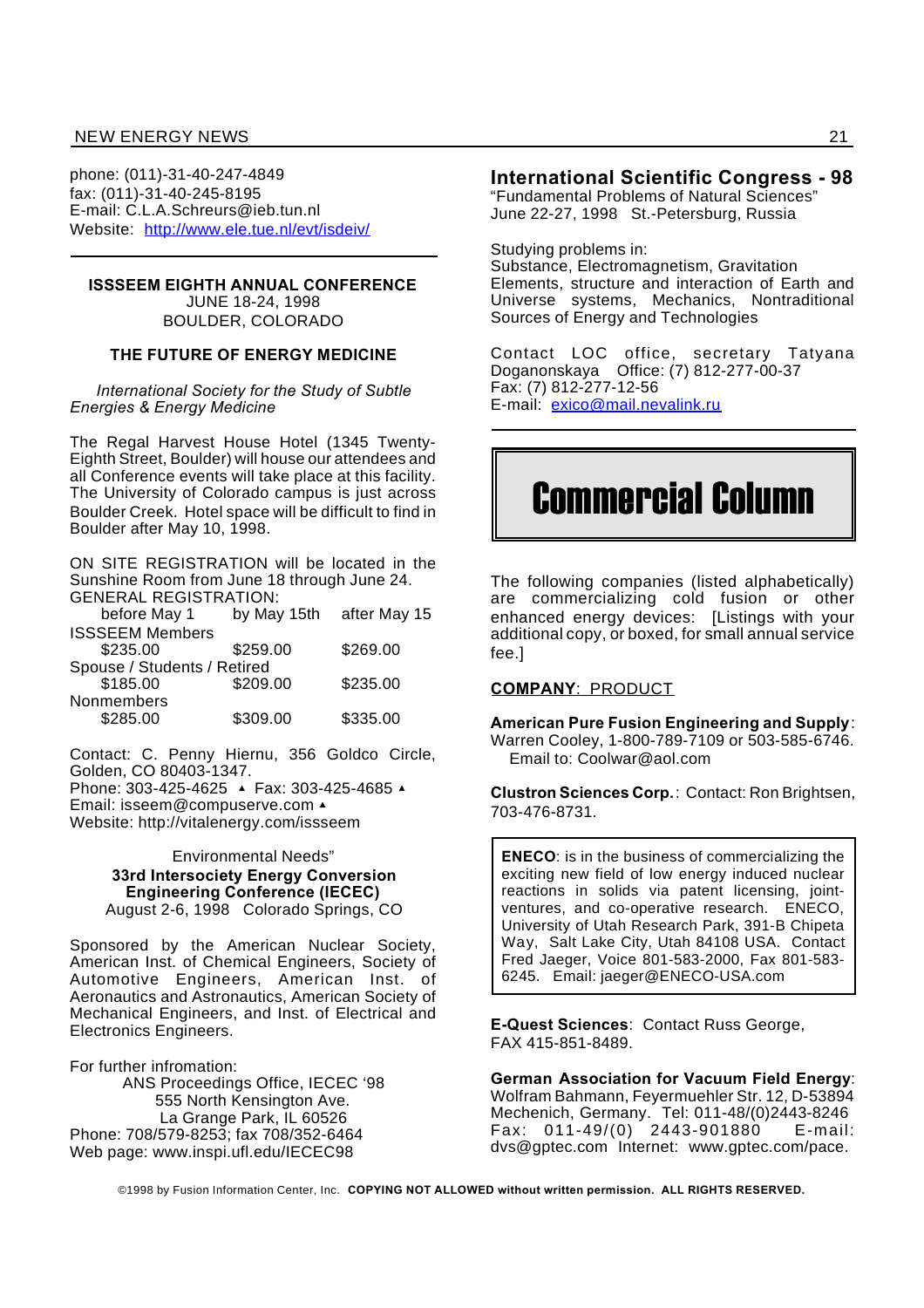**Fusion Information Center (FIC)**: Research and development of new energy systems. The world's most complete resource depository for cold fusion research information, as well as other new energy research including zero-point energy; space energy research; electronic, electromagnetic, and mechanical over unity devices and transmutation. We are the publishers for *New Energy News*, and *the Journal of New Energy.* Voice 801-583-6232, Fax 801-583- 2963. Contact Hal Fox.

**Holotec AG**: Clean Energy Technology, contact André Waser, Gen. Mgr., Bireggstrasse 14, CH-6003, Luzern, Switzerland. Phone 011 41-41 360 4485, or Fax 011 41- 41 360 4486.

**Hydro Dynamics, Inc**.: Rome, Georgia. Contact James Griggs, Voice 706-234-4111 Fax 706-234-0702.

**JET Energy Technology, Inc.**: Weston, MA. Contact Dr. Mitchell Swartz, Voice 617-237-3625. Fax 617-237- 3625.

**Labofex, Experimental and Applied Plasma Physics** : Ontario, Canada. Contact Dr. Paulo N. Correa. Tel 905- 660-1040 Fax 905-738-8427

**Magnetic Power Inc.**: Sebastopol, CA. Contact Mark Goldes, voice 707-829-9391, Fax 707-829-1002.

**Nova Resources Group, Inc**.: Denver, CO. Call Chip Ransford, Phone 303-433-5582.

**Trenergy, Inc.,** has acquired rights to develop and produce a new-type of thermal power based on the controlled production of clean nuclear reactions from plasma injected transmutation. Contact through P.O. Box 58639, Salt Lake City, UT 84158- 0639, Voice 801-583-6232, Fax 801-583-2963.

**UV Enhanced Ultrasound**: Hong Kong. FAX 852-2338-3057.

**"YUSMAR"- Scientific-Commercial Company:** President: Dr. Yuri S. Potapov, 277012 Kishinev, Moldova. Phone and Fax 011-3732-233318.

**Zenergy Corp.**: Founded in 1996 to facilitate the introduction of commercially viable energy alternatives. 390 South Robins Way, Chandler, AZ 85225. Contact Reed Huish, 602-814-7865, Fax 602-821-0967, e-mail: info@zenergy.com

Note: The Fusion Information Center has been acting as an information source to many of these companies. We expect to augment our international service to provide contacts, information, and business opportunities to companies considering an entry into the enhanced energy market.

#### **INFORMATION SOURCES**

Academy for New Energy (ANE) 216 Commerce Drive, Ste. 4, Fort Collins, CO 80524. Tel. 970-482-3731

*ANE Newsletter*, quarterly publication of ANE, edited by Robert Emmerich.

*Advanced Energy Network Newsletter*, quarterly. Advanced Energy Network, P.O. Box 691, Rondebosch 7700 Capetown, Rep. South Africa.

*Antigravity News and Space Drive Technology*, bimonthly newsletter, pub. J.E.Cox Enterprise, P.O. Box 655, Marietta, GA 30061-655 (Phone 770-218-9693). Per year \$36. U.S., \$48 foreign.

*Cold Fusion Times,* quarterly newsletter published by Dr. Mitchell Swartz, P.O. Box 81135, Wellesley Hills MA 02181.

Home Page: http://world.std.com/~mica/cft.html

*Cycles*, a R&D newsletter, published by Dieter Soegemeier, Editor, GPO Box 269, Brisbane, QLD.4001, Australia. Phone/Fax: +61 (0)7 3809 3257.

*Electric Spacecraft Journal*, quarterly, edited by Charles A. Yost, 73 Sunlight Drive, Leicester, NC 28748.

*Electrifying Times*, 3/year magazine. 63600 Deschutes Market Rd, Bend, OR 97701 541-388-1908, Fax 541-388-2750, E-mail <etimes@teleport.com> www.teleport.com/~etimes/

*Elemental Energy*, monthly newsletter, edited by Wayne Green, 70 Route 202N, Petersborough, NH 03458. Email: <design37@aol.com>

*Fusion Facts* has become a section in the *Journal of New Energy*.

*Fusion Technology,* Journal of the American Nuclear Society, edited by Dr. George Miley, 555 N. Kensington Ave., La Grange Park, IL 60525.

*Future Technology Intelligence Report*, monthly newsletter, making available technological informati now omitted from establishment media. Back issues available at substantially lower cost on the InterNet at <www.tarapublishing.com> FTIR, P.O. Box 423652, San Francisco, CA 94142-3652.

*Infinite Energy,* bi-monthly magazine. P.O. Box 2816, Concord, NH 03302-2816. Voice: 603-228-4516. Fax: 603-224-5975 E-mail 76570.2270 on @compuserve.com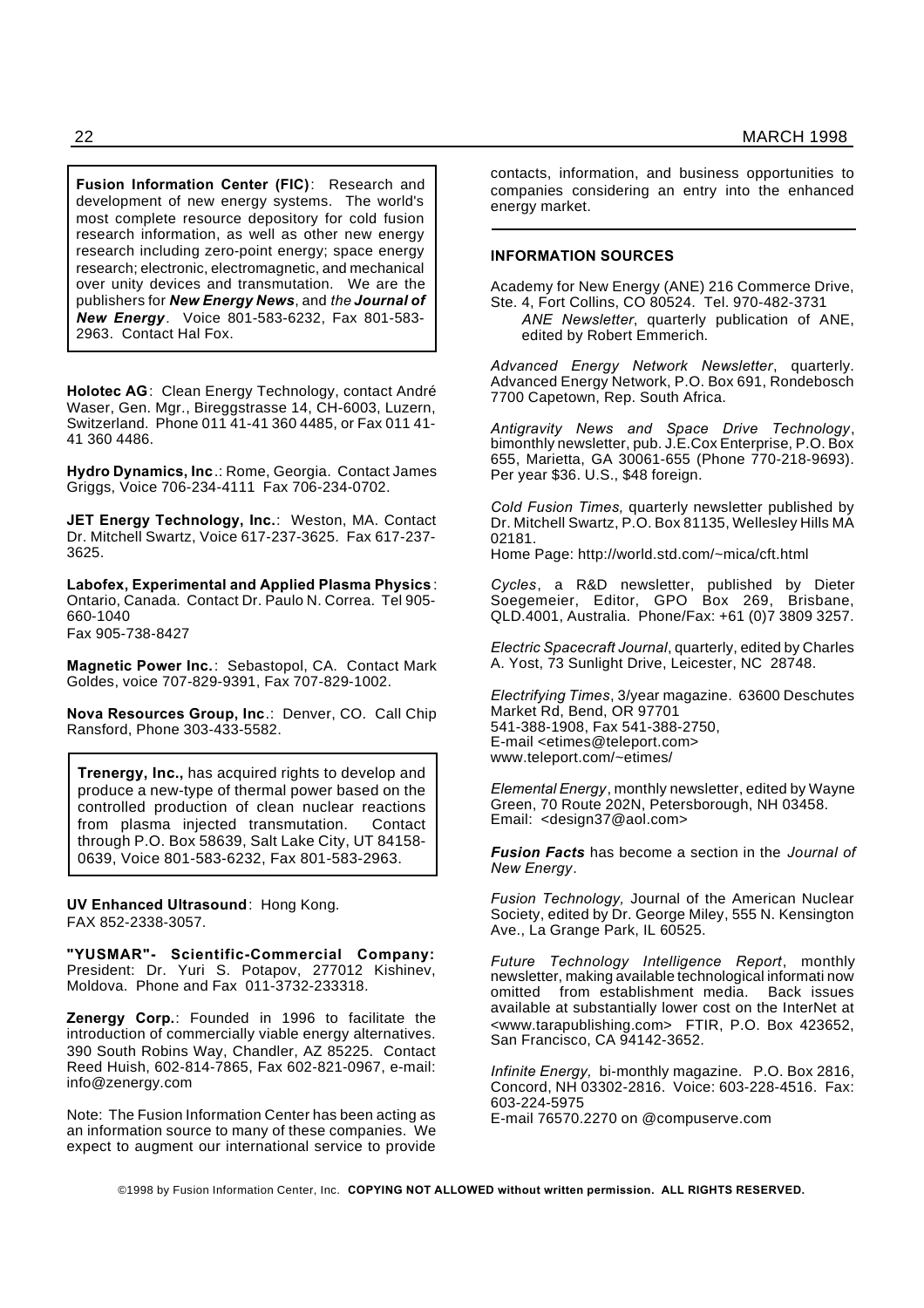**Institute for New Energy (INE),** organization to promote and help find funding for new energy research. Visit our **Home Page**: www.padrak.com/ine/ which contains many important scientific papers and current reports on all areas of research.

E-mail: halfox@slkc.uswest.net<br>or ine@padrak.com

ine@padrak.com

Salt Lake City, Utah. Voice 801-583-6232, Fax 801-583-2963.

> *New Energy News* monthly newsletter for INE, highlighting the research and development in the worldwide new energy arena. Edited by Hal Fox.

KeelyNet BBS - Jerry Decker, 214-324-3501 Internet: www.keelynet.com E-mail: jdecker@keelynet.com

*Journal of New Energy***,** quarterly, presenting papers representing the new areas of energy research, leading-edge ideas in the development of new energy technology, and the theories behind them. Published by the Fusion Information Center, Inc. Editor: Hal Fox. Address & phone above.

*Planetary Association for Clean Energy Newsletter*, quarterly, edited by Dr. Andrew Michrowski. Bronson Ave, # 1001, Ottawa, Ontario K1R 6G8, Canada.

Web page: http://energie.keng.de/~pace

*Space Energy Journal*, quarterly, edited by Jim Kettner & Don Kelly, P.O. Box 1136, Clearwater, FL 34617-1136.

The above list of commercial and information sources<br>will be growing. New listings will be added as New listings will be added as information is received. Send information to *NEN*, P.O. Box 58639, Salt Lake City, UT, 84158.

#### Advertisement **Advertisement** Advertisement **Advertisement** Advertisement **Advertisement**

#### **EASY MONEY**

I am offering a reward of \$1000.00 (US) to the first person, who can provide their original equation(s) and mathematical proof,

for **each** of the items 1 to 5. 6 and 7 are in verbiage format. 6. From a legitimate morphological format acceptable. 7. from any proof out of Einstein's papers or bonifides. No other verbiage, absurdities or speculations permitted. 1. Push Gravity (more than two masses involved) and Push (force comes from way out in space) Inertia, i.e., shielding effect

causality. A. I have the proofs which says they cannot exist. Explain tides, that the force effect varies as the inverse square root, etc.

[g<sup>n</sup> , varies from the center of the Earth to the center of the body near the surface and tides upset same (experimental proof), yet shielding effect remains constant.]

2. Whole numbers in Base 10 (duodecimal or what is now commonly used), answers to Fermat's Last Theorem.

3. Zero-point Energy in the cgs system.

A. ZPE can only be shown in the mks system as it requires "permeability and permittivity of vacuum"' to be used, which are **just a number, a constant of proportionality**, due to the system change, i.e., cgs to mks. They can be eliminated and mks changed back to a singular system besides.

4. Gravity waves in cgs or mks system.

A. G can be likewise be eliminated, as it too is a constant of proportionality, in either system. No G, no gravity waves. The mass(es) in Newton's Equation, and all current "m" in equations, is/are **energy** mass, not gravitational, or "inertia" mass, which can be energy mass or weight. Furthermore, using the **second** possible system, **the gravity mass (effect) system**, likewise eliminates the usage of G, as it is not required in same.

B. The actual gravity pull effect equation is  $M = r^2k$ . k is one numerical value. In the energy mass system it includes G, and in the gravity mass system, excludes G.

5. That what are called "Maxwell's Equations for light" are his original ones.

A. Maxwell failed. The current equations are Oliver Heaviside's and those have been updated besides. Neither one proved that the ratio of the e.m.u. to the e.s.u. was the speed of light, rather **than just a number.**. It is inverted besides. t/l not l/t. In Minkowski "space-time" it is just a number, a ratio.

6. More than three forces, Gravity, Electric and Magnetic.

A. From the morphological process, no others can exist.

B. Proof that the "strong" nuclear force is actually the force of gravity.

7. That A. Einstein ever spoke or wrote that, "Mass increases with speed/velocity."

A. He said, wrote or implied it is/was, "The apparent measured mass increases with velocity." Velocity is a **vector**, speed is scalar and not relative. Go read Webster's.

Send a **separate** self addressed and stamped envelope for **each** challenge or my proof of the ones if you wish to see same first. If you wish to challenge same, the applicable rules and my proof (7. excluded) will be sent automatically.

Bert Schreiber 4519 Holly St. Bellaire, TX 77401-5802 (713)661-4608